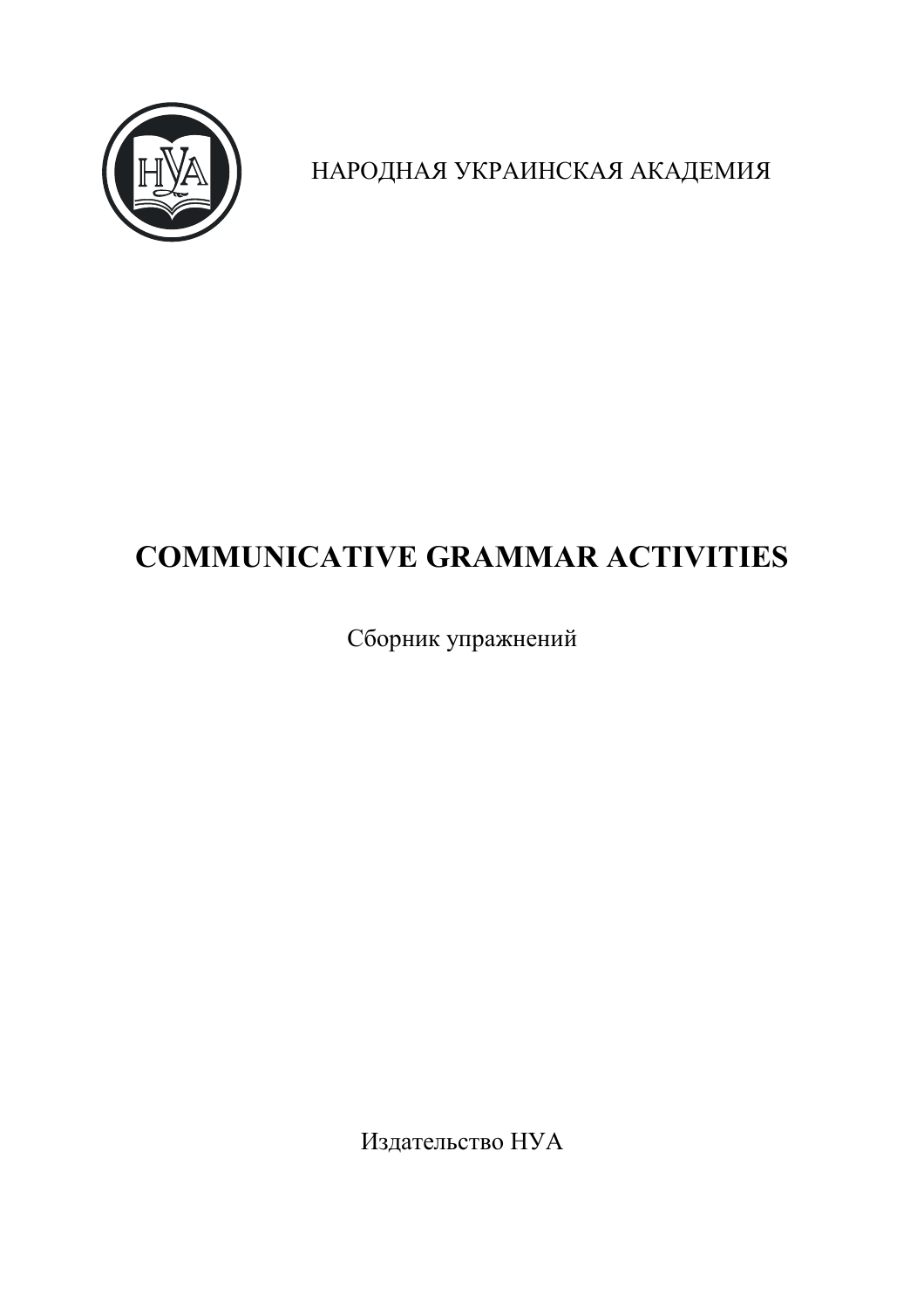НАРОДНАЯ УКРАИНСКАЯ АКАДЕМИЯ

# **COMMUNICATIVE GRAMMAR ACTIVITIES**

Сборник коммуникативных упражнений для изучающих английский язык (уровень Pre-Intermediate)

> Харьков Издательство НУА 2019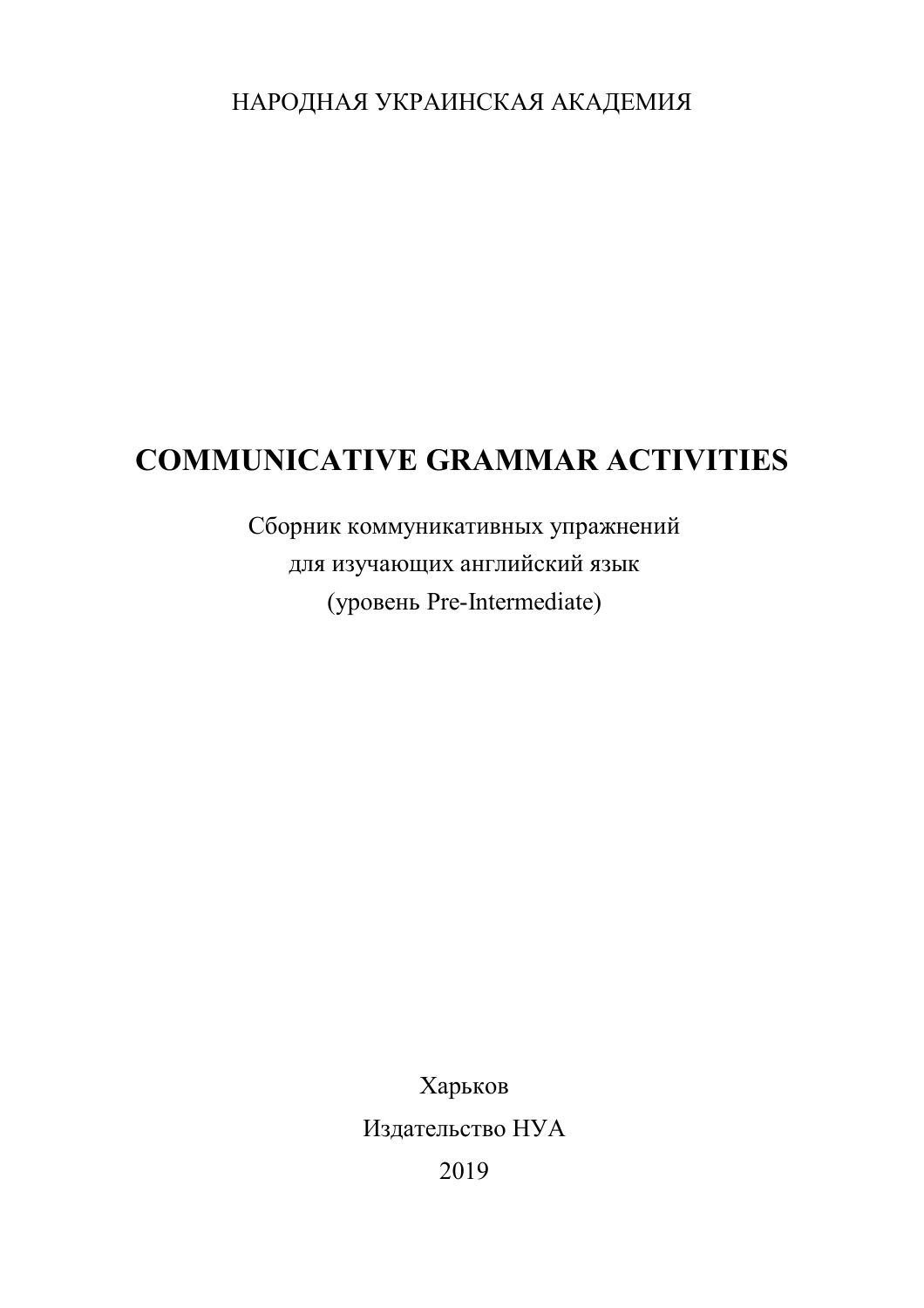*Утверждено на заседании общеакадемической кафедры английского языка Народной украинской академии.*

*Протокол № 10 от 13.05.2019*

С о с т а в и т е л ь *А. А. Хильковская*

Р е ц е н з е н т канд. филол. наук *Е. В. Тарасова*

Навчальний посібник містить завдання для парної та групової роботи, які створюють різноманітні ситуацїі та контексти для вживання базових форм і структур англійської граматики.

Призначено для студентів, що вивчають англійську як другу мову спілкування на початковому рівні, та за умов певної адаптації може бути використане і на більш високих рівнях.

С74 **Communicative** Grammar Activities : сб. коммуникатив. упражнений для изучающих англ. яз. (уровень Pre-Intermediate) / Нар. укр. акад., [общеакад. каф. англ. яз.; сост. А. А. Хильковская]. – Харьков : Изд-во НУА, 2019. – 44 с.

> Пособие содержит задания для парной и групповой работы, которые создают разнообразные ситуации и контексты для употребления форм и структур английской грамматики.

> Предназначено для изучающих английский язык как второй язык общения на начальном уровне, но при соответствующей адаптации может быть использовано на более продвинутых уровнях.

#### **УДК 811.111 (075.8)**

© Народная украинская академия, 2019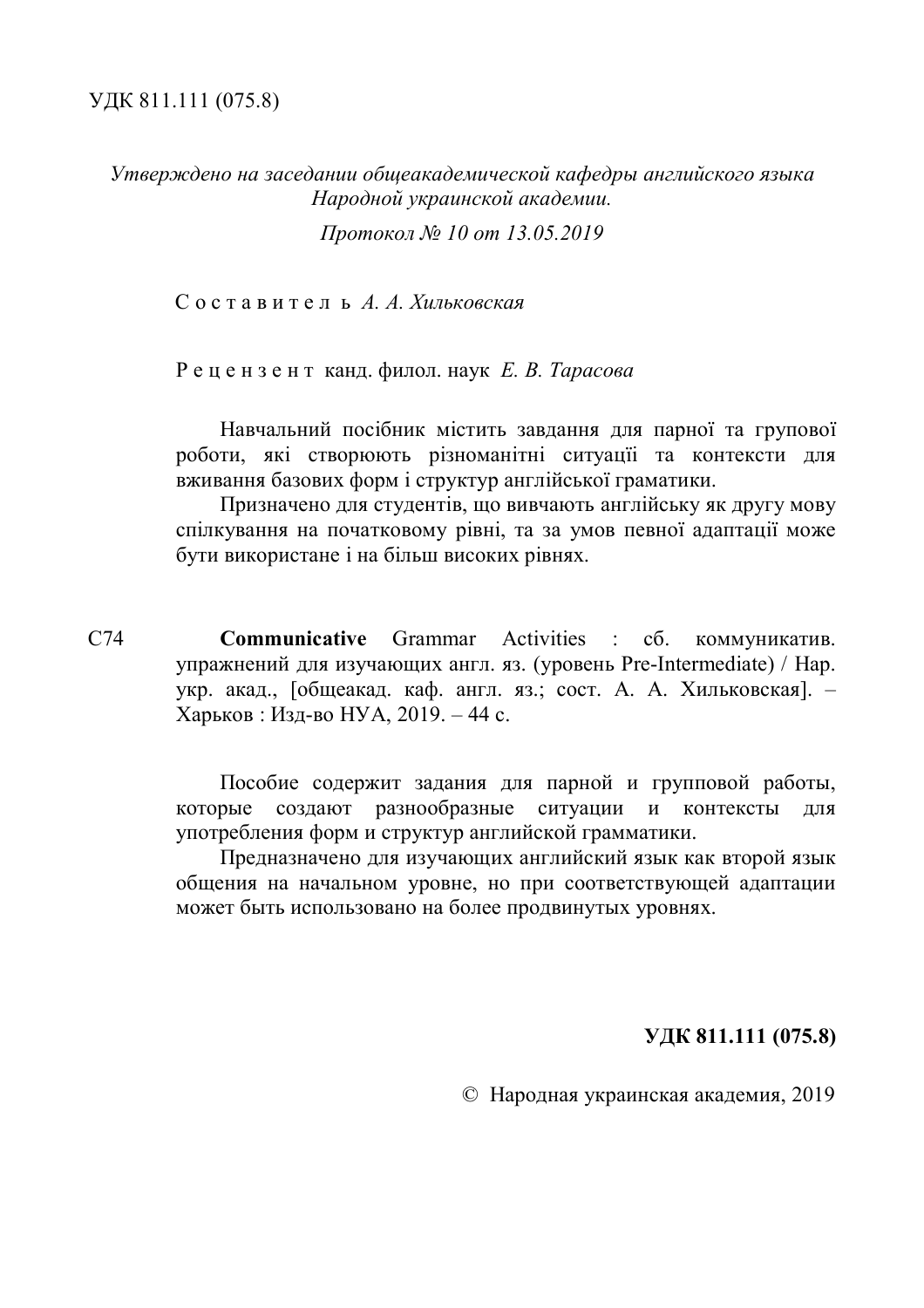#### **Введение**

В данном учебном пособии вы можете найти различные виды **коммуникативных упражнений по грамматике,** которые после соответствующей адаптации можно практиковать как со студентами начального, так и более высоких уровней. Если коммуникативным упражнением по грамматике мы считаем задание, целью которого является осуществление коммуникации, подобно тому, как это происходит в ситуациях реальной жизни и профессиональной деятельности, а грамматика служит инструментом достижения этой цели, то многие из предложенных в пособии упражнений можно назвать условно коммуникативным, поскольку целью использования их на занятии является взаимообучение и взаимный контроль знаний. Применение подобных упражнений обеспечивает разнообразие ситуаций и контекстов использования изучаемых грамматических форм и структур, а также необходимый уровень повторяемости. Они могут быть использованы не только в курсе грамматики, но и в курсе разговорной практики для «персонализации» изучаемой темы и придания личностной окраски общению партнеров, так как дают возможность применить изучаемый материал в неформальной беседе на взаимно интересующие собеседников темы, о самих себе.

3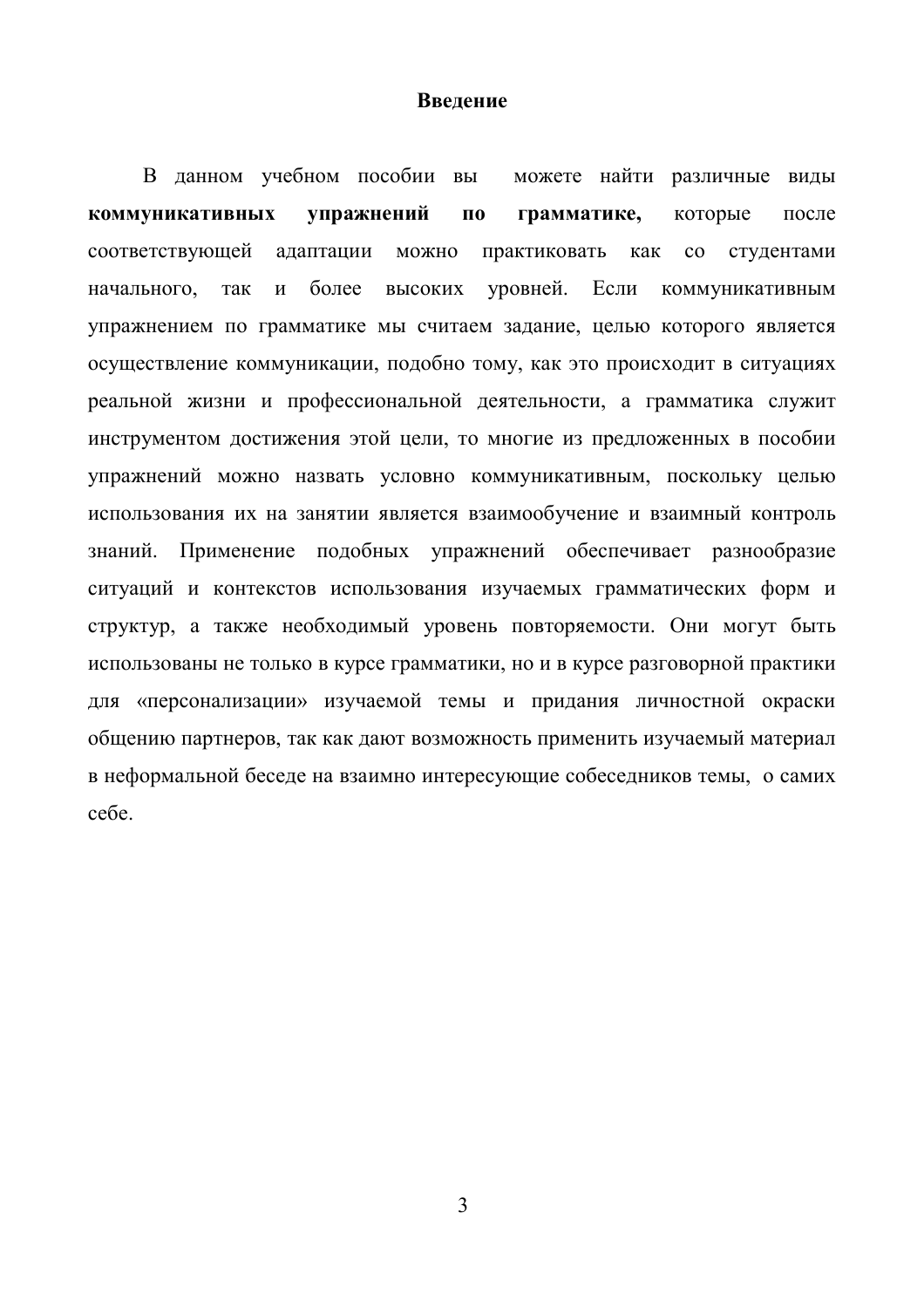### HOW LONG DOES IT TAKE YOU …?

Each student gets a set of questions and writes down answers to five of them in a random order. It's important to write down only short answers, for example: 5 minutes or 3 hours. Then students exchange their answer sheets with their partners so that they will try to guess which question partner's notes relate to. The object of this activity is to guess how long it takes your partner to do things.

#### Model conversation:

- *Does it take you five minutes to get ready when you go out?*
- *No, it doesn't! Try again.*
- *Does it take you five minutes to do you homework?*
- *No, it doesn't.*
- *Does it take you five minutes to talk on the phone with your friend?*
- *Yes, it does.*

Teachers can use this set of questions for group work, if one student writes one of his answers on the board for the whole group, then all group members take turns trying to guess which question has been answered.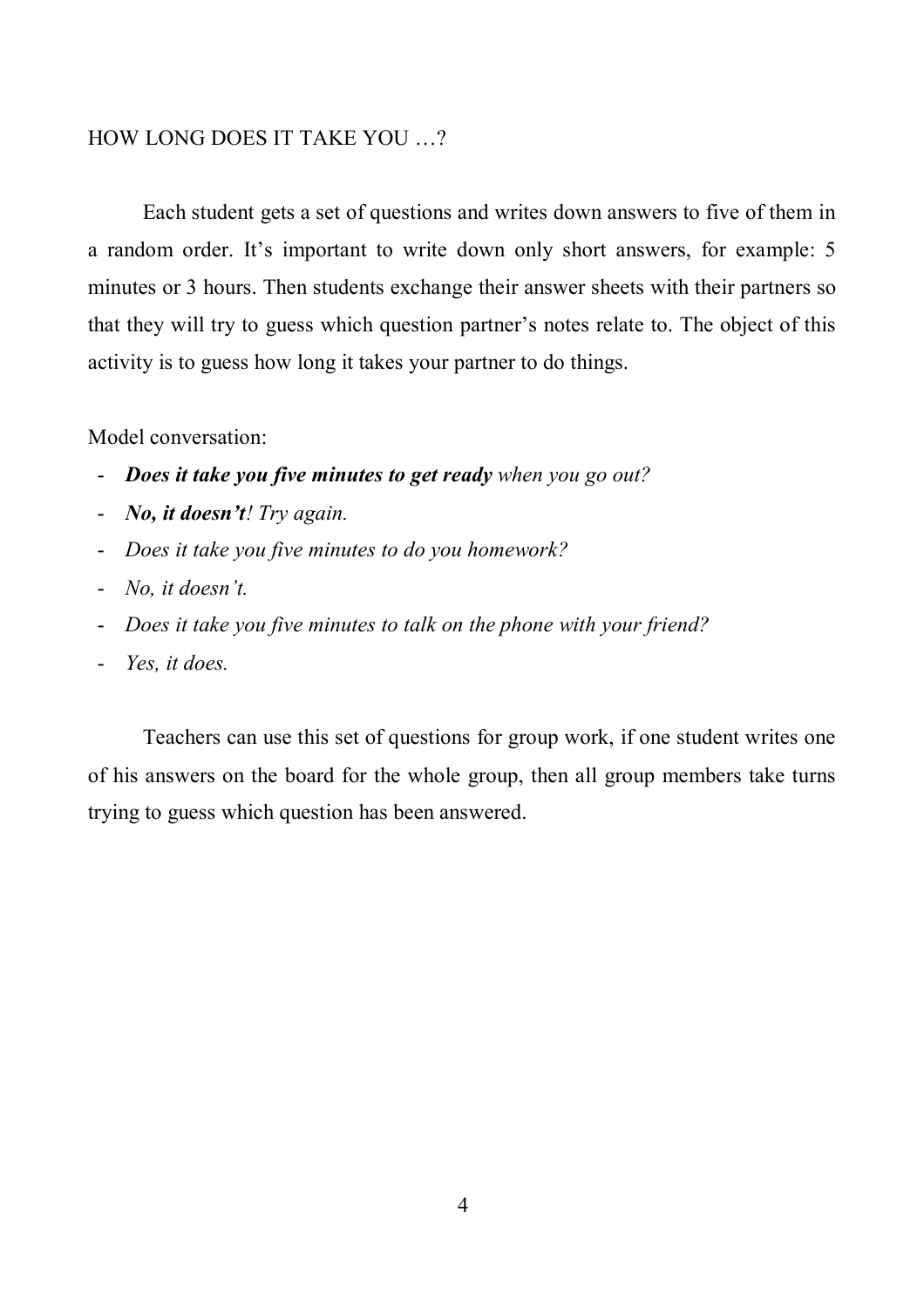How long does it take you …

- to read a thick book?
- to talk on the phone with your best friend?
- to recover when you have a cold?
- to get ready when you go out?
- to get home from the place where you're now?
- to cook dinner for a family?
- to put on make up when you go to the party?
- to surf the Internet every evening?
- to do your homework?
- to make friends with a person you didn't know before?

How long does it take you …

- to read a thick book?
- to talk on the phone with your best friend?
- to recover when you have a cold?
- to get ready when you go out?
- to get home from the place where you're now?
- to cook dinner for a family?
- to put on make up when you go to the party?
- to surf the Internet every evening?
- to do your homework?
- to make friends with a person you didn't know before?

How long does it take you …

- to read a thick book?
- to talk on the phone with your best friend?
- to recover when you have a cold?
- to get ready when you go out?
- to get home from the place where you're now?
- to cook dinner for a family?
- to put on make up when you go to the party?
- to surf the Internet every evening?
- to do your homework?
- to make friends with a person you didn't know before?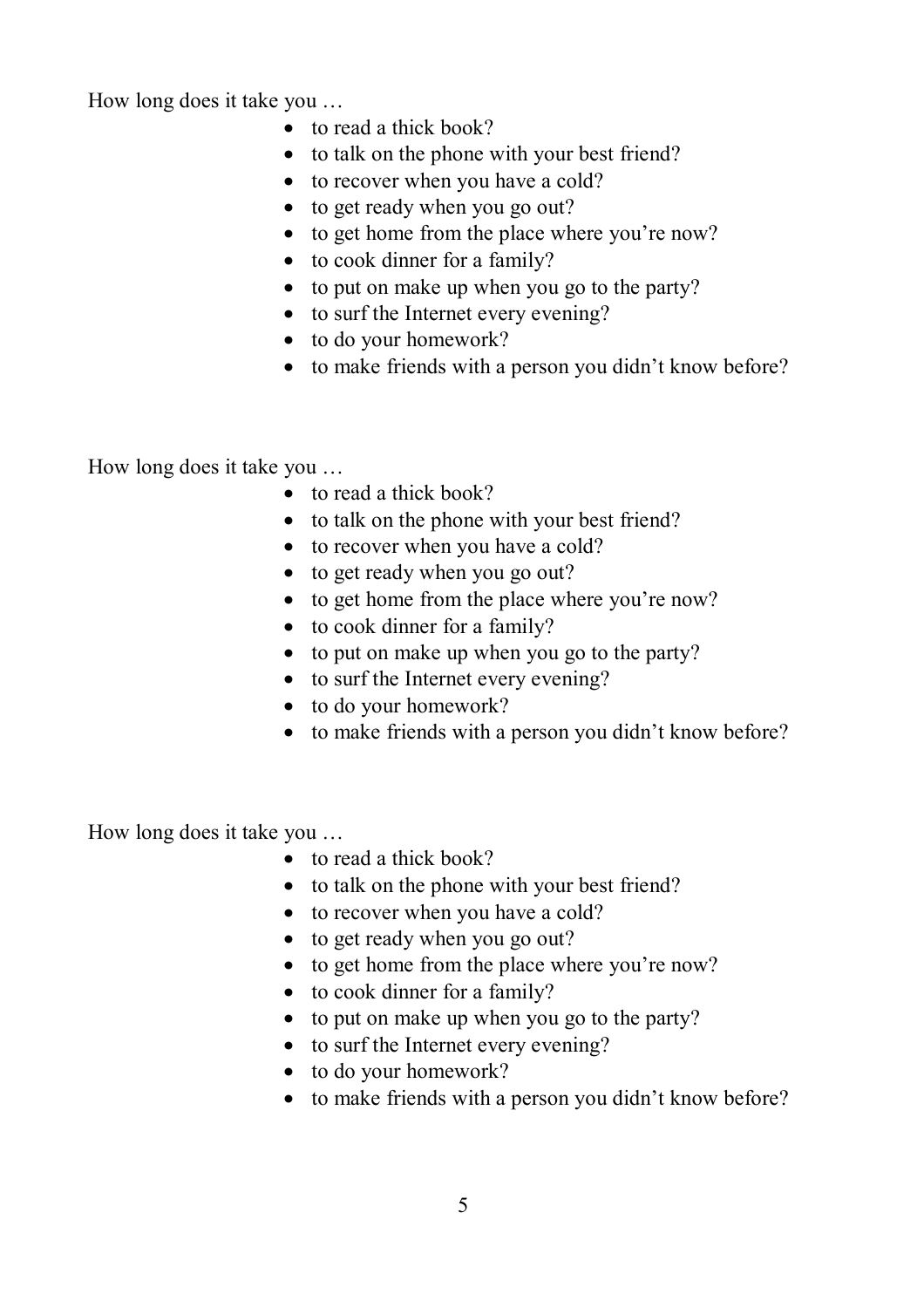### ARE YOU HAPPY?

In this pair work activity students practice the Present Simple Questions with the verb "to be" or without it and short answers.

Model conversation:

- *Are you a businessman?*
- *No, I am not.*
- *Do you have cereal for breakfast?*
- *No, I don't.*
- *Do you eat out on Sundays?*
- *Yes, I do.*

Teachers can extend this activity if they ask their students to make "How often do you …?" or "How often are you …?" questions. In this case answers are supposed to have an appropriate adverb of frequency. Students can also be asked to add some commentary to each answer.

Model conversation:

- *How often do you have cereal for breakfast?*
- *I never eat cereal. I have only coffee for breakfast.*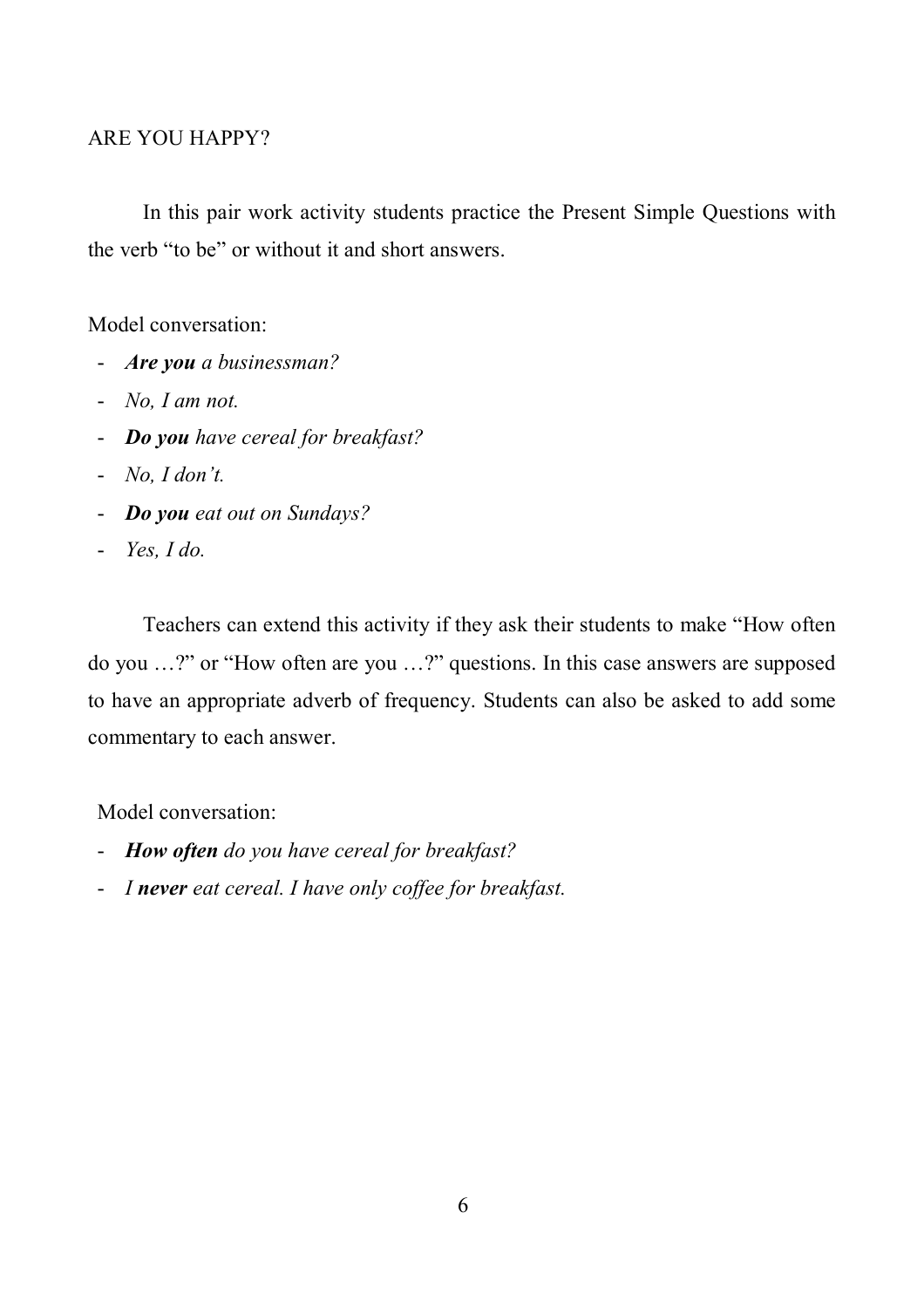a businessman laugh play football dance very busy go shopping clean the house fly to Paris visit grandparents drink coffee on time for lectures wake up early go to the cinema eat out on Sundays put sugar in coffee have cereal for breakfast do housework play loud music go on holiday surf the Internet go clubbing make new friends enjoy winter feel good meet nice people alone at home in trouble have problems

**How often are you…? How often do you …?**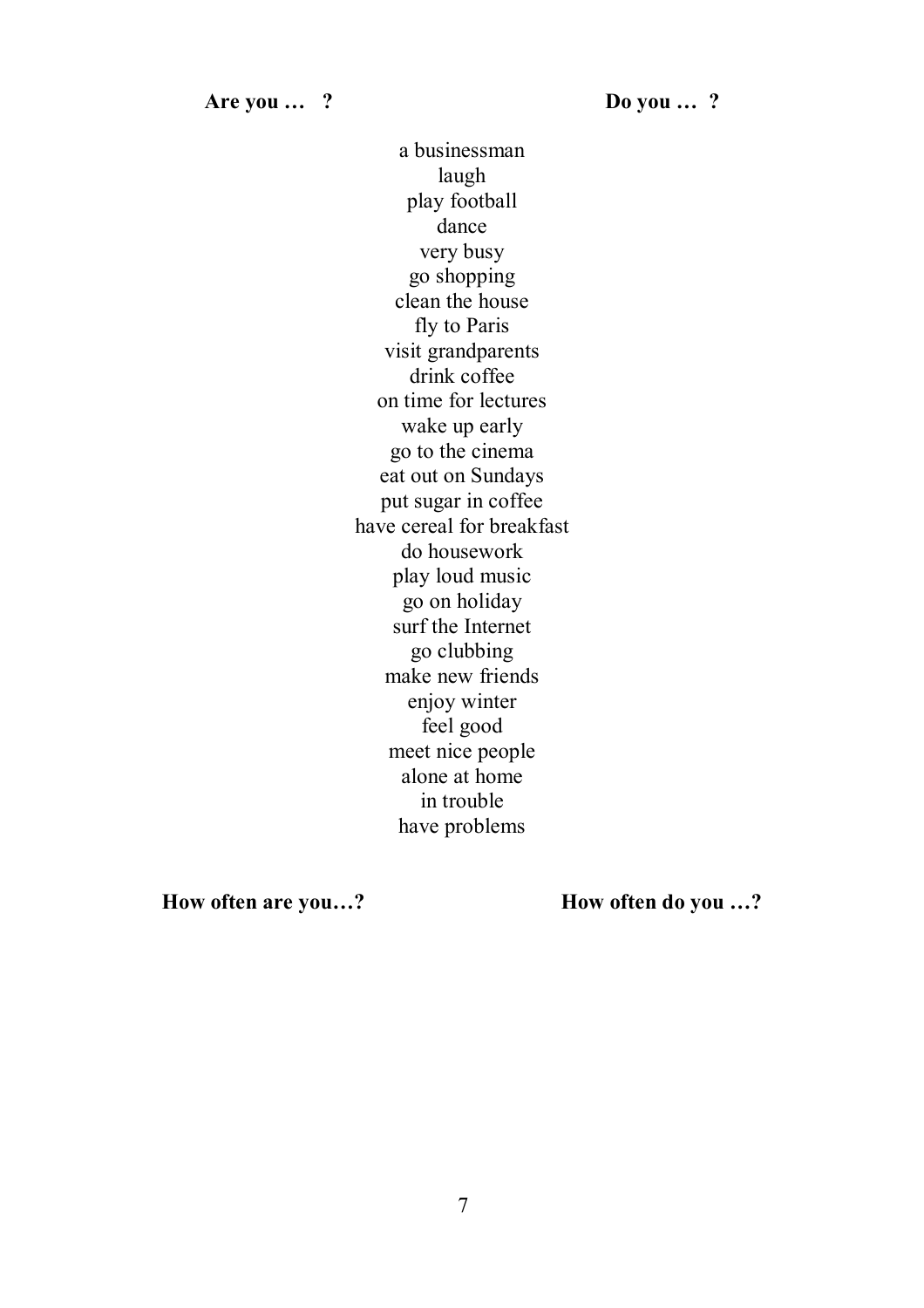#### TRUE AND FALSE DEFINITIONS

Ask your students to work in two groups A and B, give each student in group A one copy of a handout for student A, and each student in group  $B - a$  copy for student B. The first step in this activity is to tick the right definition, if students have problems on this stage, they discuss definitions within their group or consult the teacher.

The next step is to make up one more false definition of each given word. After this stage has been finished, every student A joins a student from group B and students work in pairs. They read out loud their definitions in a random order to their partners who are supposed to tell which definitions are true.

The object of the activity is to give definitions to things, using relative clauses.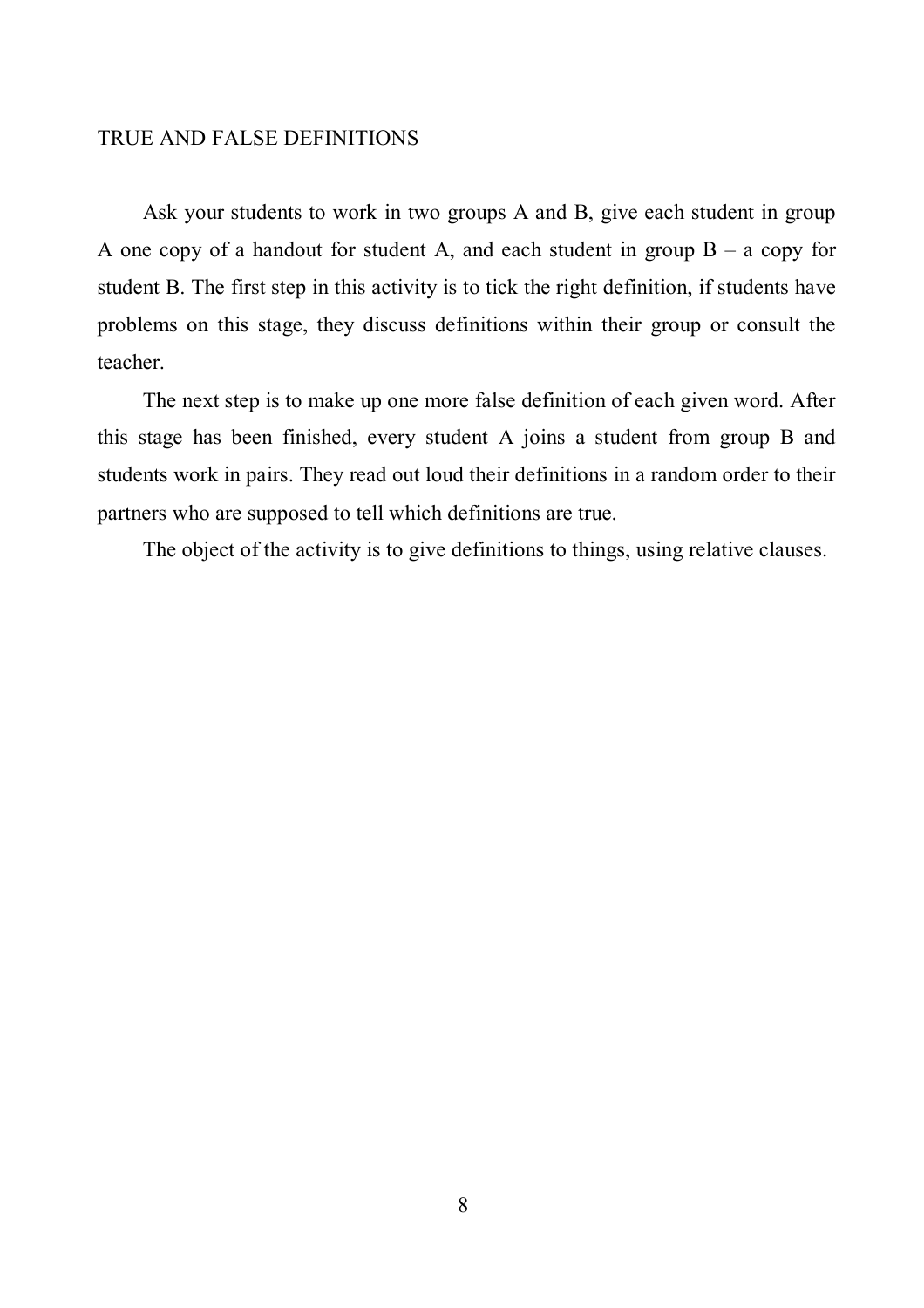# **Student A**

|                  | 1. A workaholic is someone who enjoys working long hour<br>a person who doesn't drink alcohol             |
|------------------|-----------------------------------------------------------------------------------------------------------|
|                  |                                                                                                           |
| 2. A thief is    | someone who talks long hours on his mobile phone                                                          |
|                  | a person who steals things                                                                                |
| 3. A customer is |                                                                                                           |
|                  | -- someone who buys goods or services from a shop or<br>a business<br>-- someone who works at the Customs |
| 4. A greenhouse  | - a public toilet<br>- a place where people grow vegetables in winter                                     |

# **Student B**

. The simulation of the simulation of the simulation of the simulation of the simulation of the simulation of the simulation of the simulation of the simulation of the simulation of the simulation of the simulation of the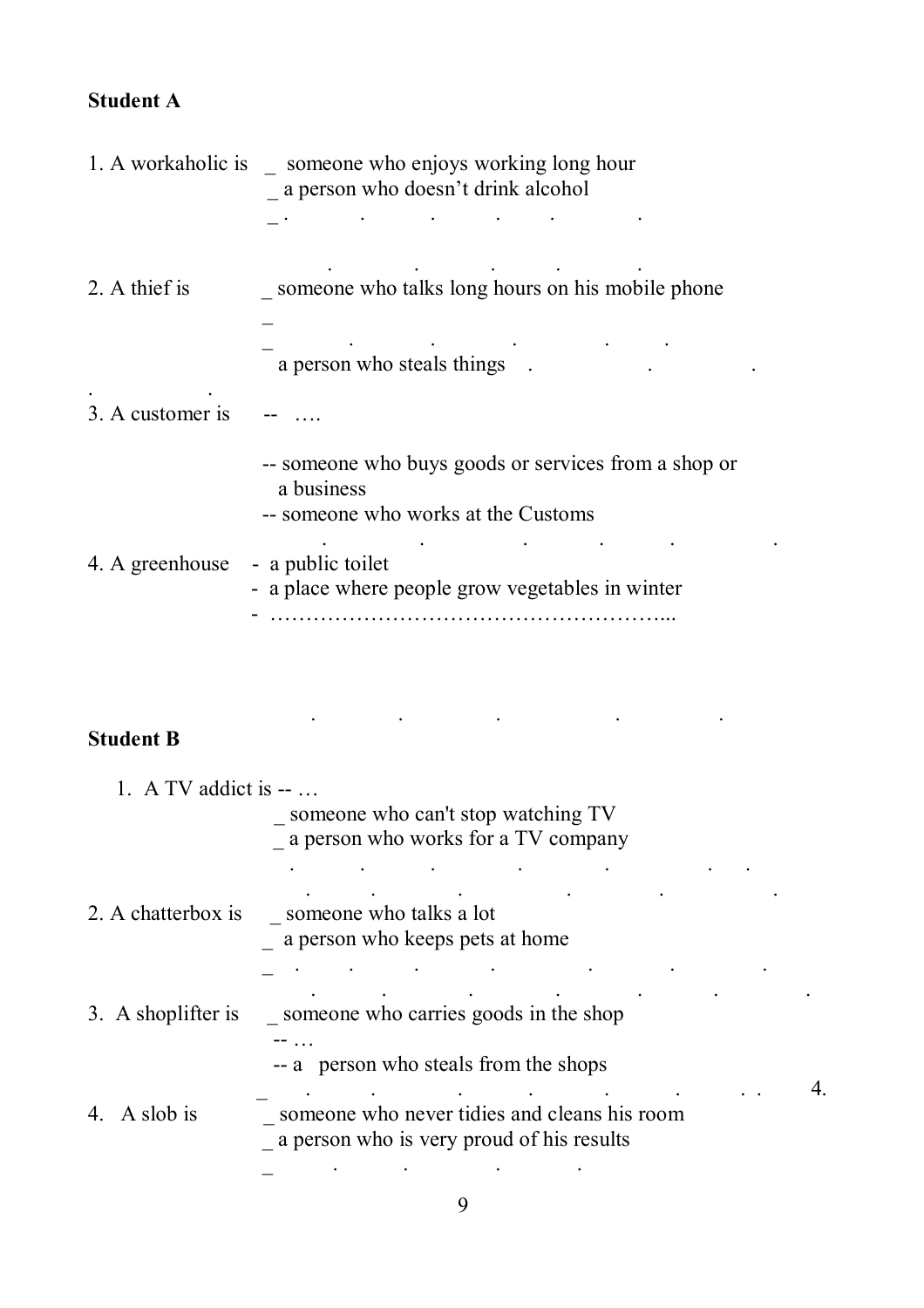#### WHEN WAS THE LAST TIME WHEN YOU …?

Ask your students to arrange time phrases from the closest to the present moment to the furthest. While doing this simple task students revise time phrases which are supposed to be used on the next stage of the task.

When all students are familiar with time phrases, they can answer the questions, writing down a time phrase in any circle. Then students exchange answer sheets with their partners in this activity so that they will try to guess what happened at that time.

Model conversation:

- *Did you laugh to tears two hours ago?*
- *No, I didn't.*
- *Did you eat something exotic two hours ago?*
- *No, I didn't.*
- *Did you buy flowers two hours ago?*
- *Yes, I did! I bought flowers for my girlfriend two hours ago.*

Teachers can use this set of questions for group work, if one student writes one of his answers on the board for the whole group, then all group members take turns trying to guess which question has been answered. The person who is the first to guess goes to the board to write one of his or her answers.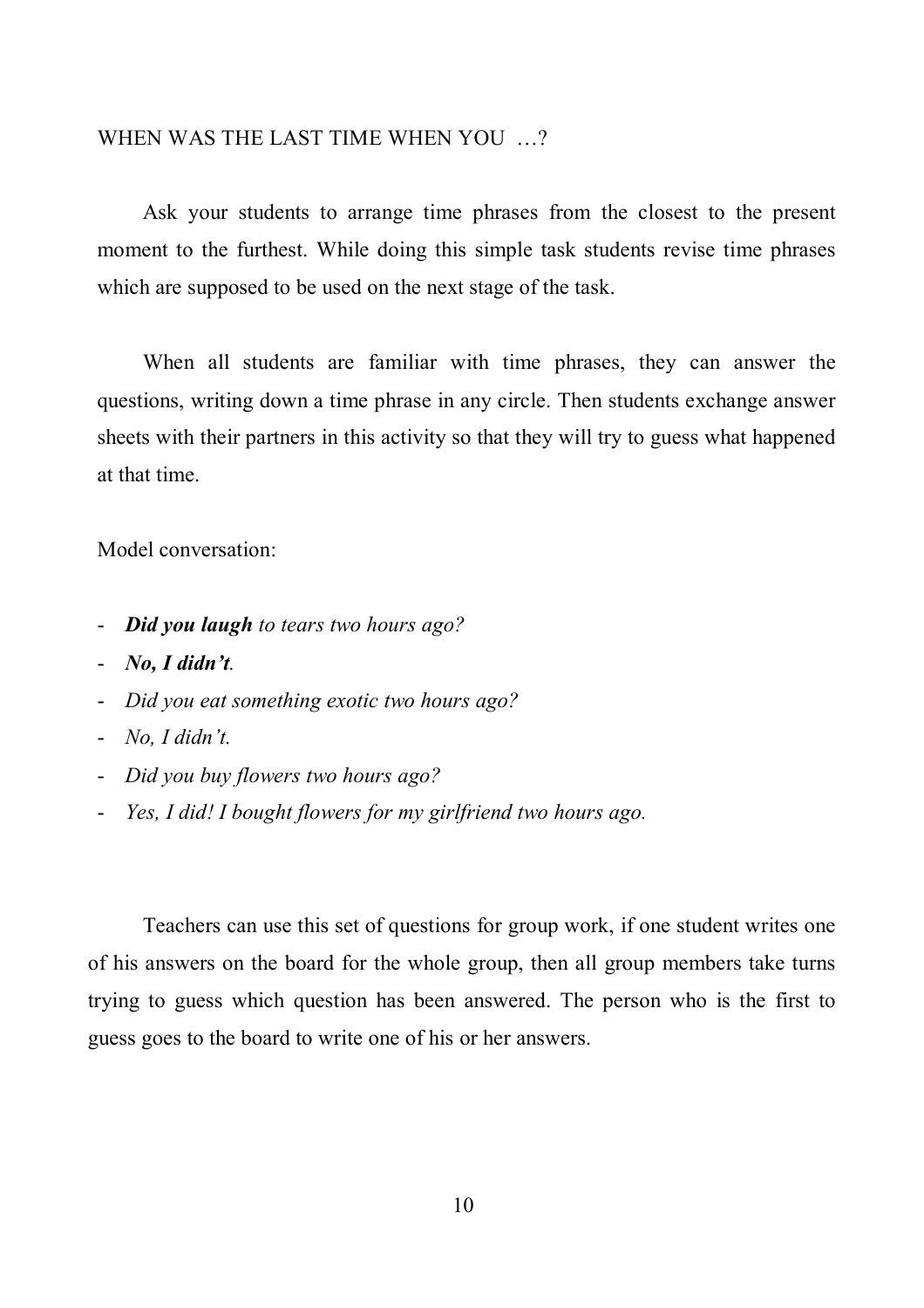Arrange the past time phrases in order, starting with the time closest to the present moment:

- yesterday
- last month
- five minutes ago
- $\bullet$  the day before yesterday
- last week
- last night
- three years ago
- when I was at school

When was the last time when you …

- ate something exotic?
- lost something important?
- $\bullet$  cried in the cinema?
- went on holiday?
- laughed to tears?
- read an interesting book?
- cooked a meal for a family?
- bought flowers for someone?
- broke something?
- forgot your friend's birthday?

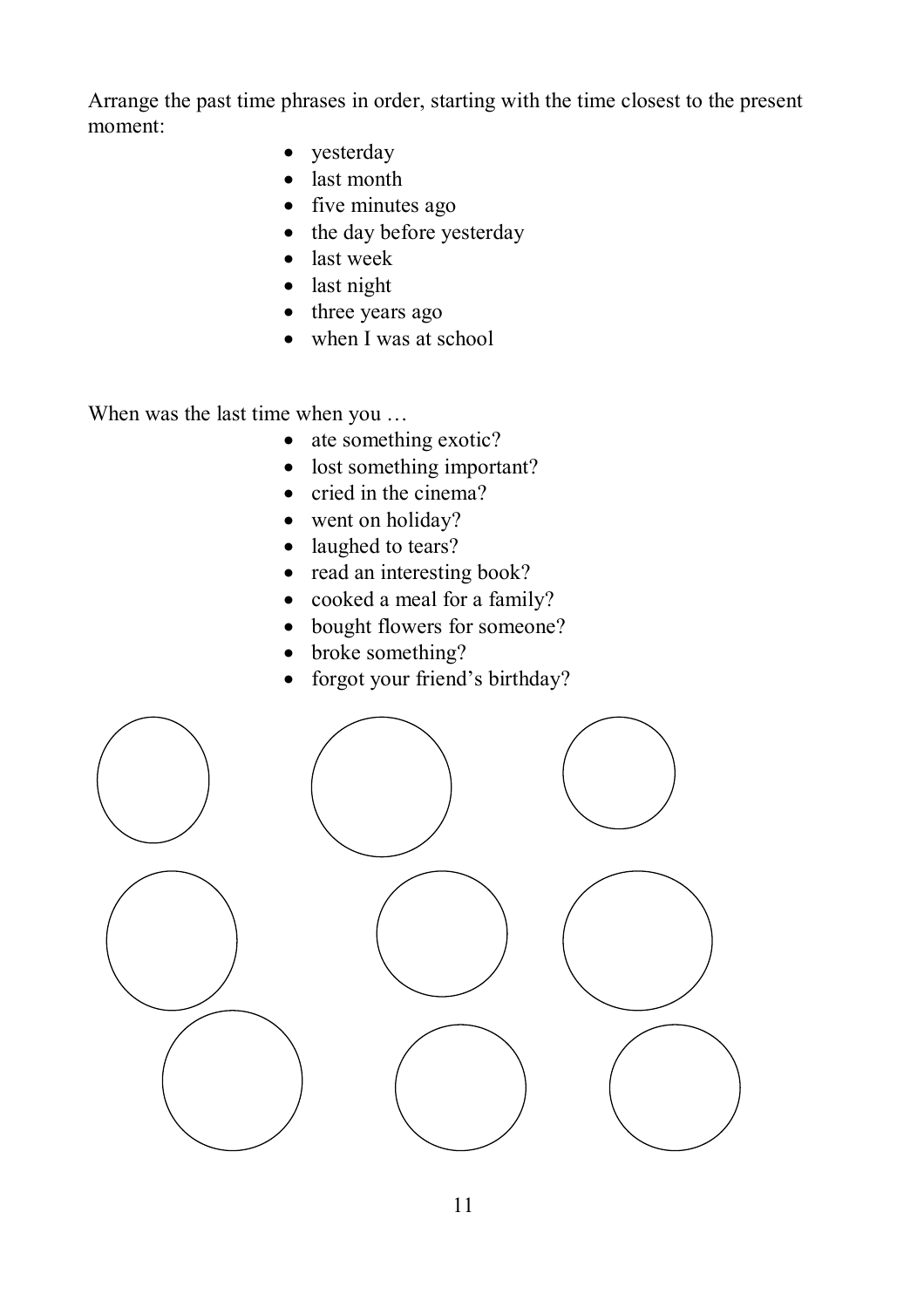### ADJECTIVE DOMINOES

Cut one set of dominoes for a group of four students. Give eight pieces to each student in the group. The person who starts the game places one card on the desk face up. Students are supposed to match nouns with appropriate adjectives.

Model phrases:

"**Changeable weather**" or "**competitive sport**".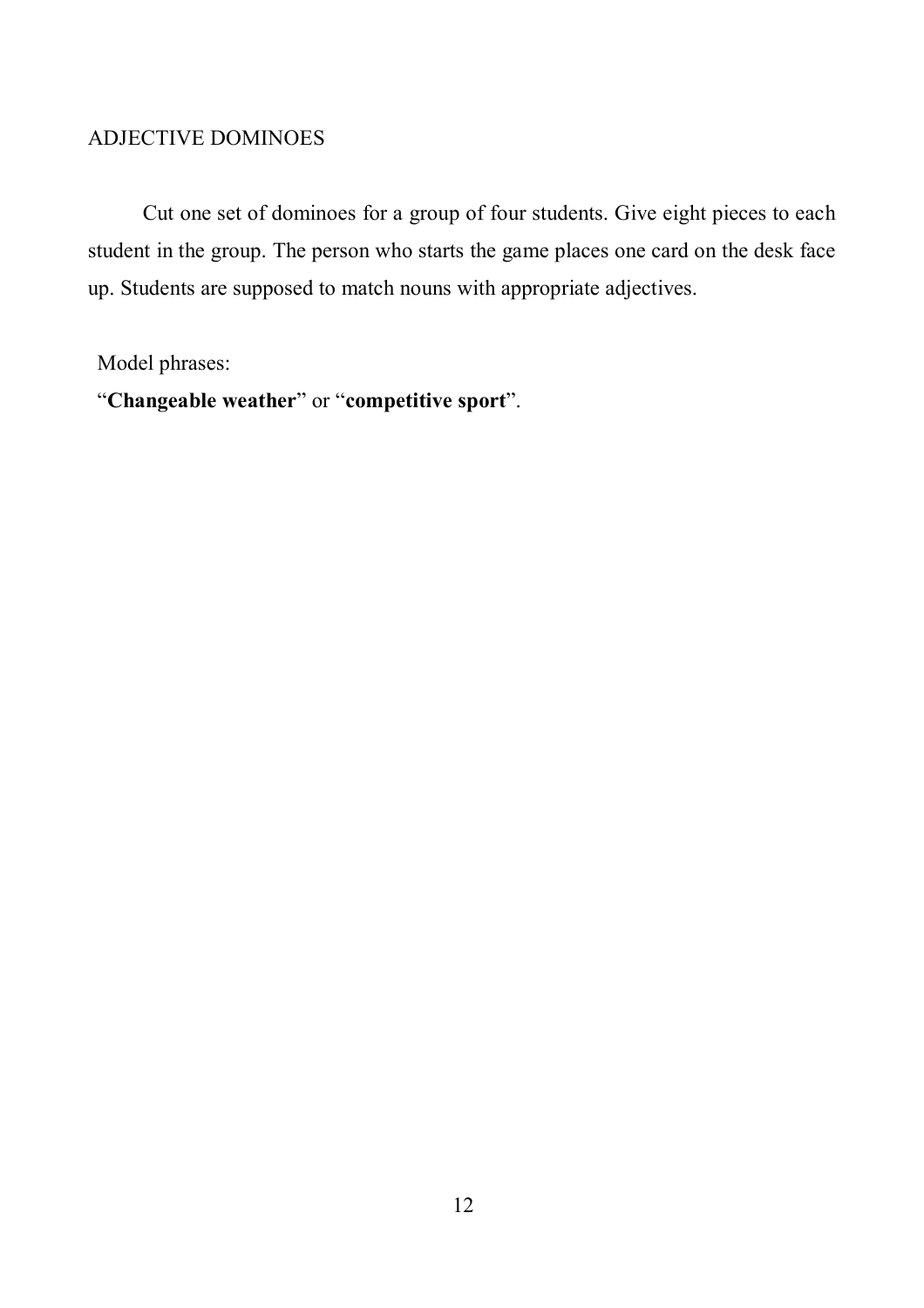| woman   | cosmopolitan | city    | changeable   |
|---------|--------------|---------|--------------|
| weather | competitive  | sport   | depressed    |
| economy | trendy       | clothes | enterprising |
| people  | gripping     | film    | latest       |
| news    | challenging  | job     | economical   |
| car     | beach        | holiday | delicious    |
| food    | luxurious    | hotel   | well-written |
| book    | scary        | movie   | gorgeous     |

X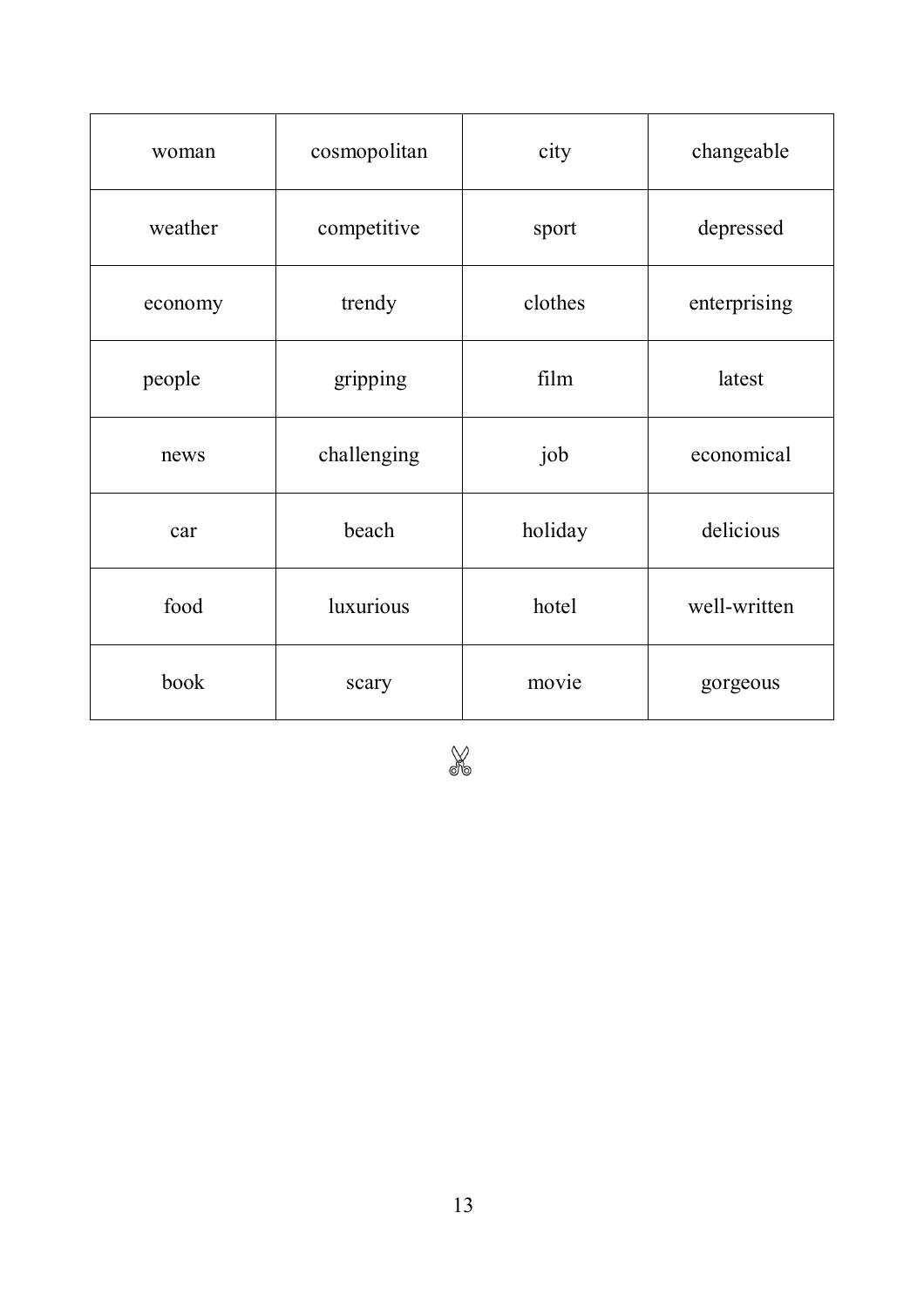### "SCALE" and "LIMIT" ADJECTIVES

Students can be asked to match given adjectives with their strong (or limit) synonyms and test each other by covering the column of scale or limit adjectives in turn. It can be done in pairs or in groups of three. Then students are arranged in pairs, one of them gets card A, the other – card B. They are supposed to answer the questions using strong (or limit) adjectives.

Model conversation:

*-Is your new flat very big? -Yes, it's absolutely enormous! -Are you very tired? -I'm really exhausted!*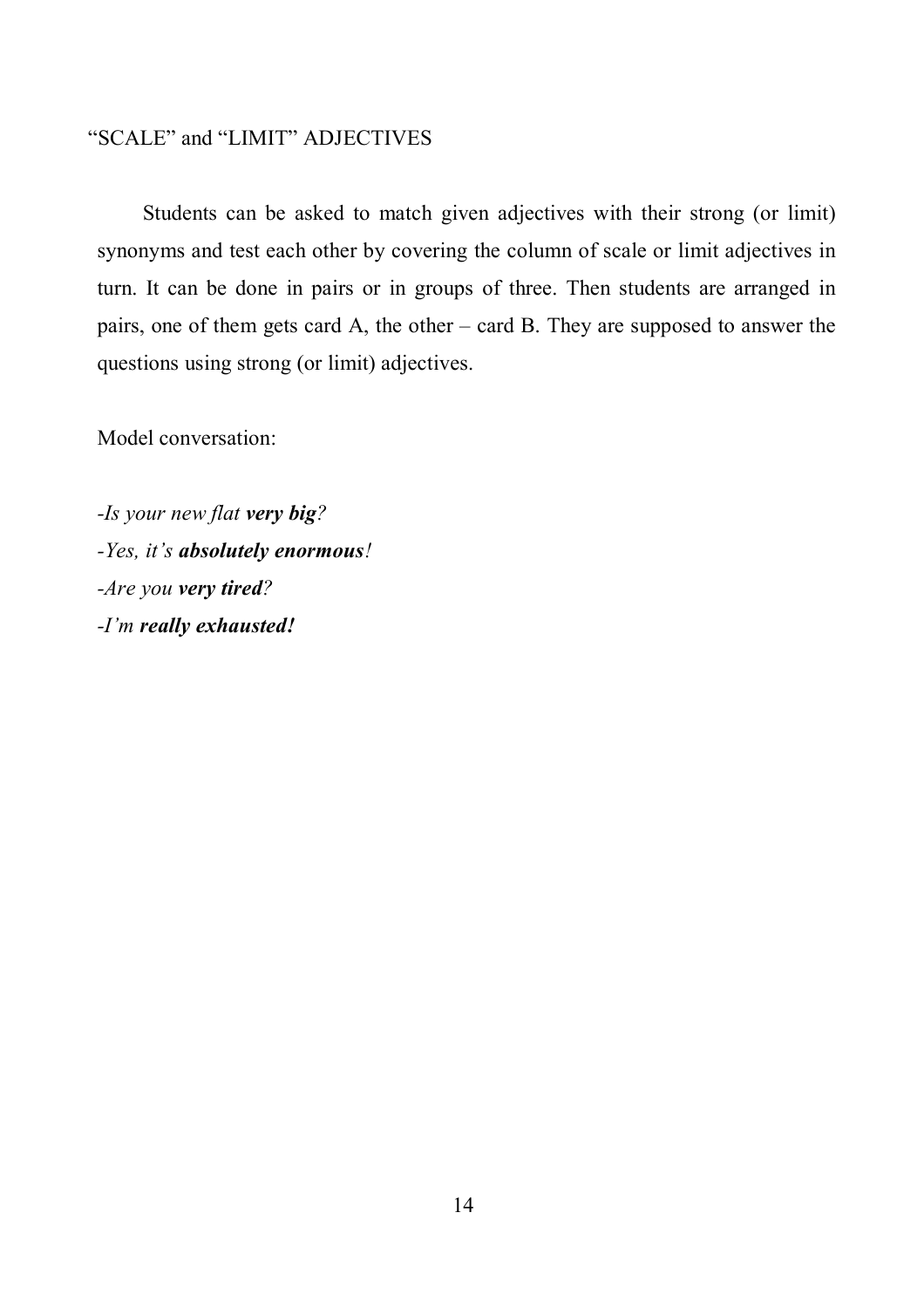| <b>SCALE</b> | <b>LIMIT</b> |
|--------------|--------------|
| big          | enormous     |
| tired        | exhausted    |
| small        | tiny         |
| interesting  | fascinating  |
| surprised    | astonished   |
| pleased      | delighted    |
| cold         | freezing     |
| tasty        | delicious    |
| hungry       | starving     |
| frightened   | terrified    |
| dirty        | filthy       |
| angry        | furious      |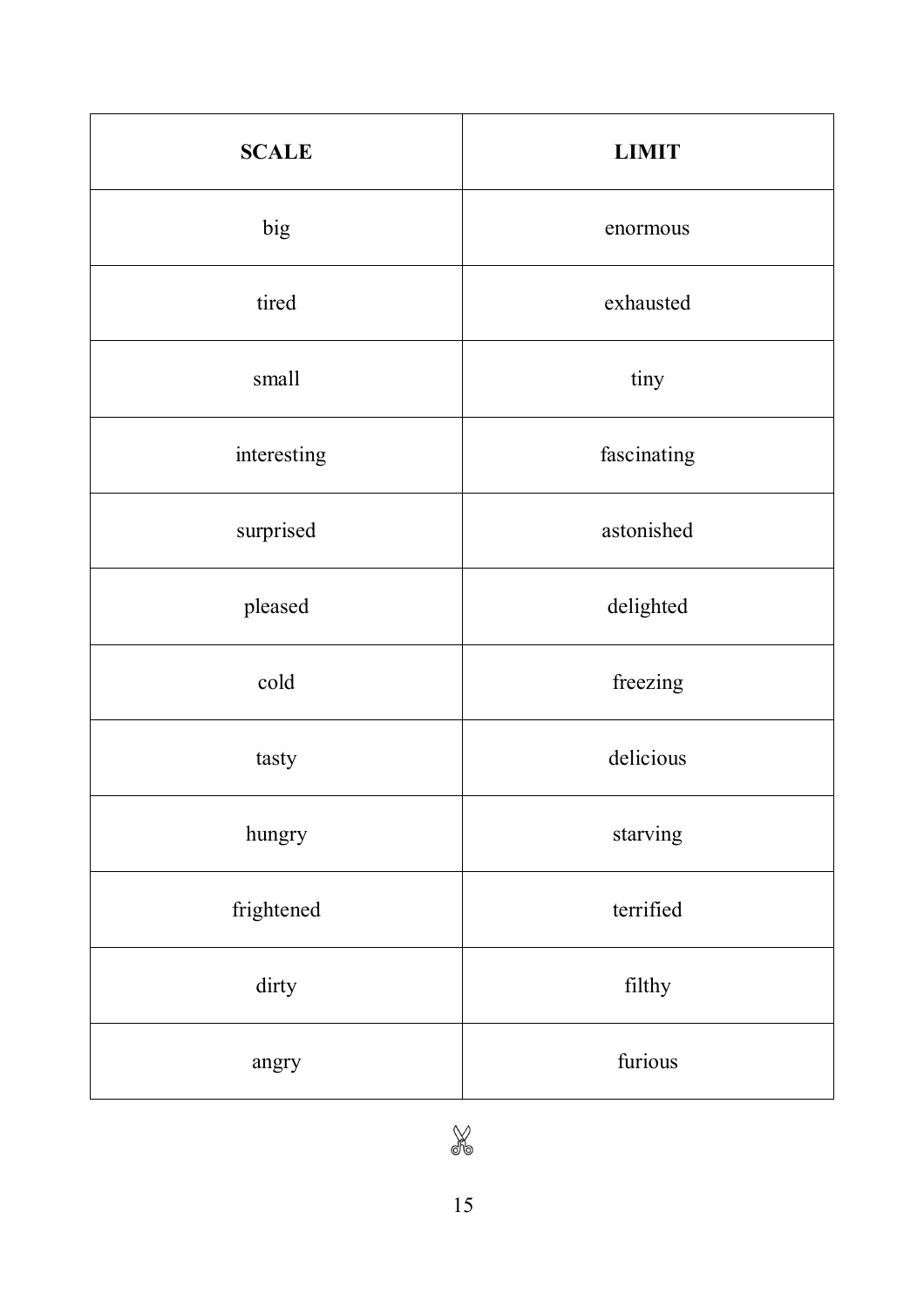### **Student A**

- 1. Your car is very dirty, isn't it?
- 2. Were you surprised when you heard the news?
- 3. Were you frightened when you watched that horror movie?
- 4. Are you really hungry?
- 5. Is this dish very tasty?
- 6. Is it cold outside today?

### **Student B**

- 1. Was your Mum angry when you didn't pass?
- 2. Were you pleased with the presents you received for your birthday?
- 3. Is the book very interesting?
- 4. Is their house very small?
- 5. Are you very tired after work?
- 6. Does your teacher give you very big homework?

| <b>Student A</b>                                                                                                                                                                                                                                          | <b>Student B</b>                                                                                                                                                                                                                                                                                  |
|-----------------------------------------------------------------------------------------------------------------------------------------------------------------------------------------------------------------------------------------------------------|---------------------------------------------------------------------------------------------------------------------------------------------------------------------------------------------------------------------------------------------------------------------------------------------------|
| 7. Your car is very dirty, isn't it?<br>8. Were you surprised when you<br>heard the news?<br>9. Were you frightened when you<br>watched that horror movie?<br>10. Are you really hungry?<br>11. Is this dish very tasty?<br>12. Is it cold outside today? | 7. Was your Mum angry when you<br>didn't pass?<br>8. Were you pleased with the<br>presents you received for your<br>birthday?<br>9. Is the book very interesting?<br>10. Is their house very small?<br>11. Are you very tired after work?<br>12. Does your teacher give you very<br>big homework? |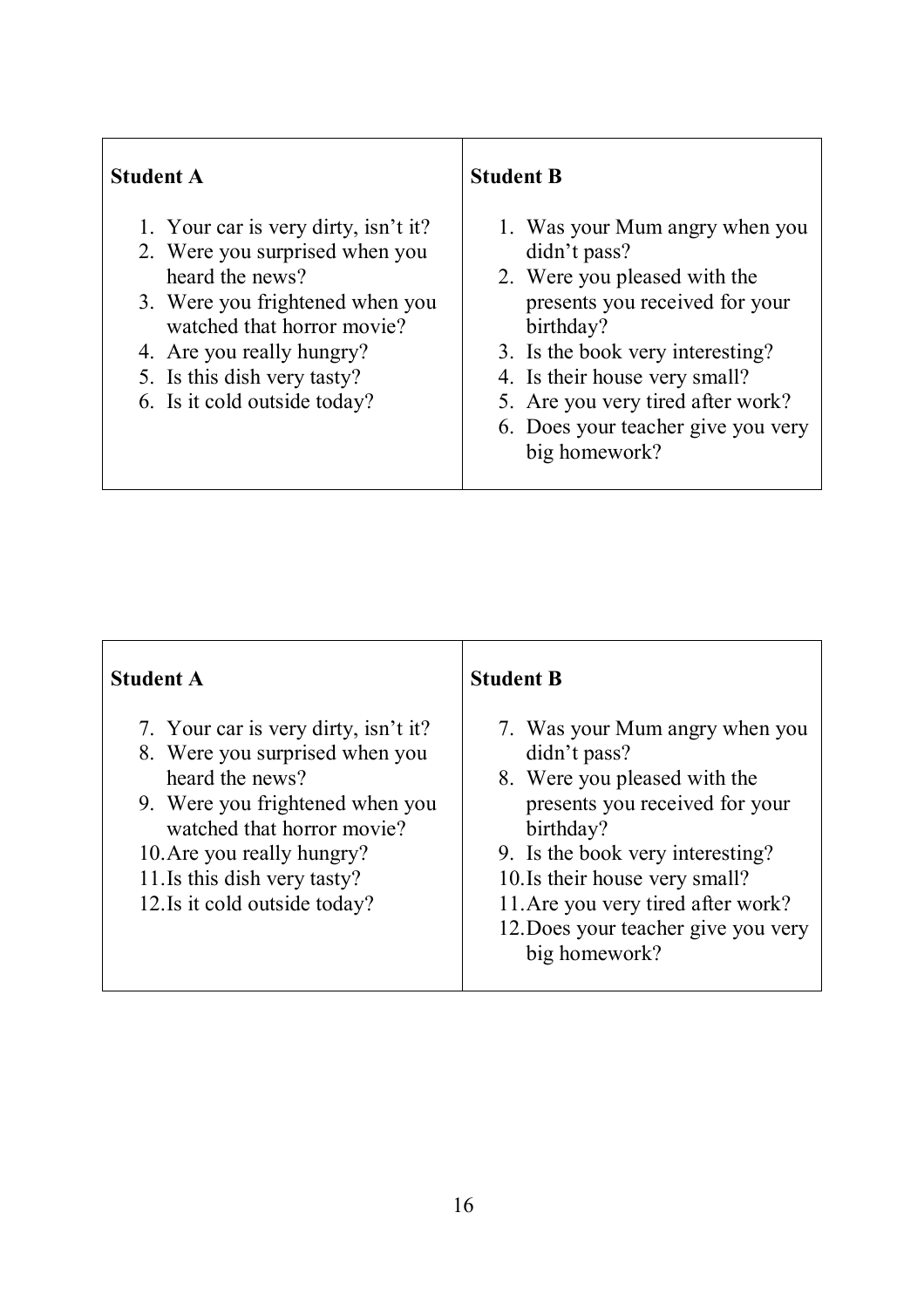| <b>Student A</b>                                                                                                                                                                                                                                             | <b>Student B</b>                                                                                                                                                                                                                                                                                     |
|--------------------------------------------------------------------------------------------------------------------------------------------------------------------------------------------------------------------------------------------------------------|------------------------------------------------------------------------------------------------------------------------------------------------------------------------------------------------------------------------------------------------------------------------------------------------------|
| 13. Your car is very dirty, isn't it?<br>14. Were you surprised when you<br>heard the news?<br>15. Were you frightened when you<br>watched that horror movie?<br>16. Are you really hungry?<br>17. Is this dish very tasty?<br>18. Is it cold outside today? | 13. Was your Mum angry when you<br>didn't pass?<br>14. Were you pleased with the<br>presents you received for your<br>birthday?<br>15. Is the book very interesting?<br>16. Is their house very small?<br>17. Are you very tired after work?<br>18. Does your teacher give you very<br>big homework? |

r

| <b>Student A</b>                                                                                                                                                                                                                                       | <b>Student B</b>                                                                                                                                                                                                                                                                               |
|--------------------------------------------------------------------------------------------------------------------------------------------------------------------------------------------------------------------------------------------------------|------------------------------------------------------------------------------------------------------------------------------------------------------------------------------------------------------------------------------------------------------------------------------------------------|
| 1. Your car is very dirty, isn't it?<br>2. Were you surprised when you<br>heard the news?<br>3. Were you frightened when you<br>watched that horror movie?<br>4. Are you really hungry?<br>5. Is this dish very tasty?<br>6. Is it cold outside today? | 1. Was your Mum angry when you<br>didn't pass?<br>2. Were you pleased with the<br>presents you received for your<br>birthday?<br>3. Is the book very interesting?<br>4. Is their house very small?<br>5. Are you very tired after work?<br>6. Does your teacher give you very<br>big homework? |
| $\wedge$                                                                                                                                                                                                                                               |                                                                                                                                                                                                                                                                                                |

X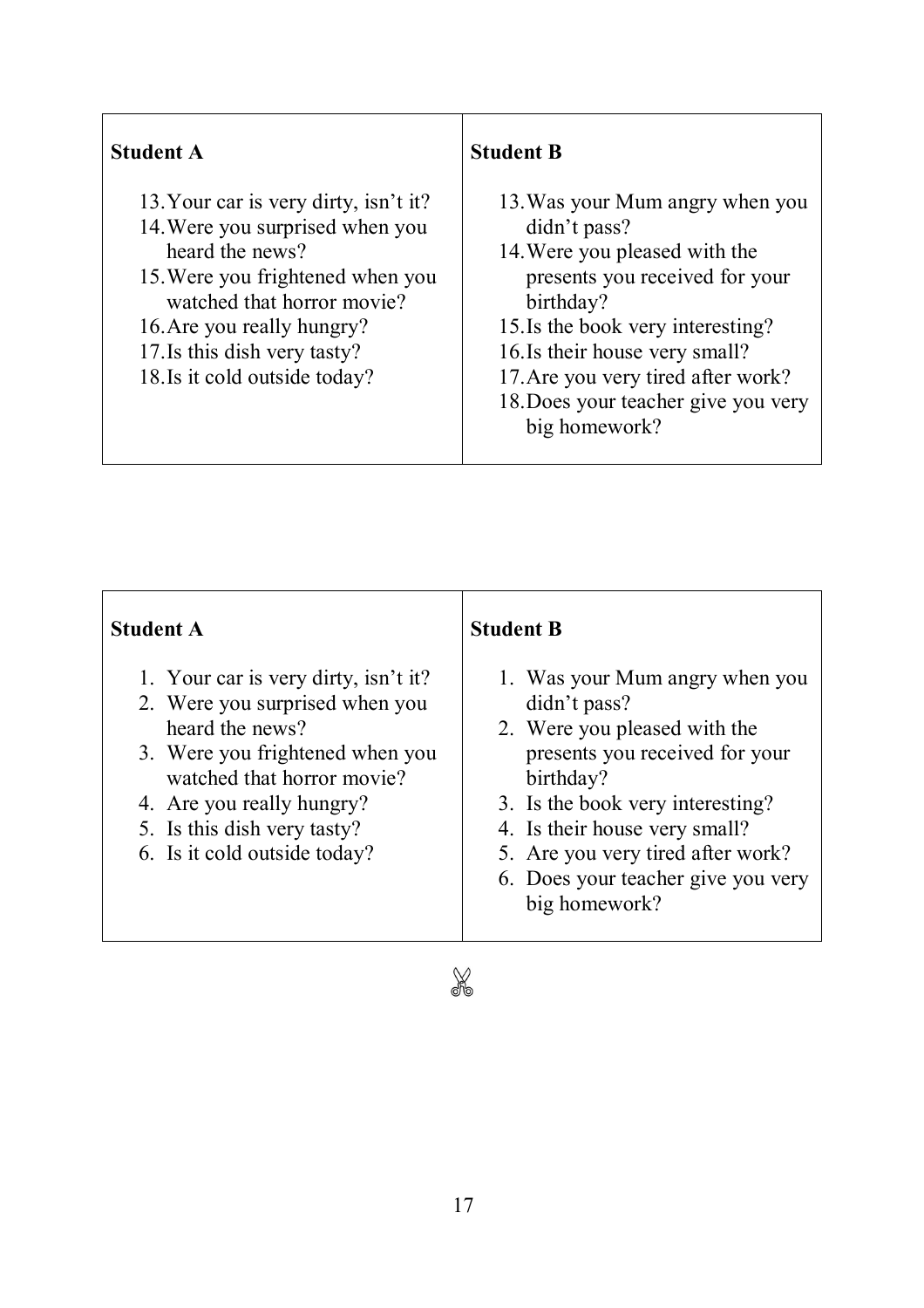#### ANTONYMS

Students do the matching activity, finding opposites to the given adjectives. Then your class is divided into groups of three, maximum four students. Give each student a "criterion" (one pair of opposites) and ask them to arrange themselves in a line according to the criterion you have given them. For example, if you have given them a pair of adjectives "*interested / bored*" they should arrange themselves in a line from the most interested at one end to the most bored. Ask your students to line up opposite the other group, whose task is to guess the criterion behind the order of the line.

Model conversation:

- *We think, N is the most interested, X is more bored than N, and Y is the most bored of all. Is that right?*

You can repeat the game, giving your students new criteria or asking them to make up their own criteria for lining up.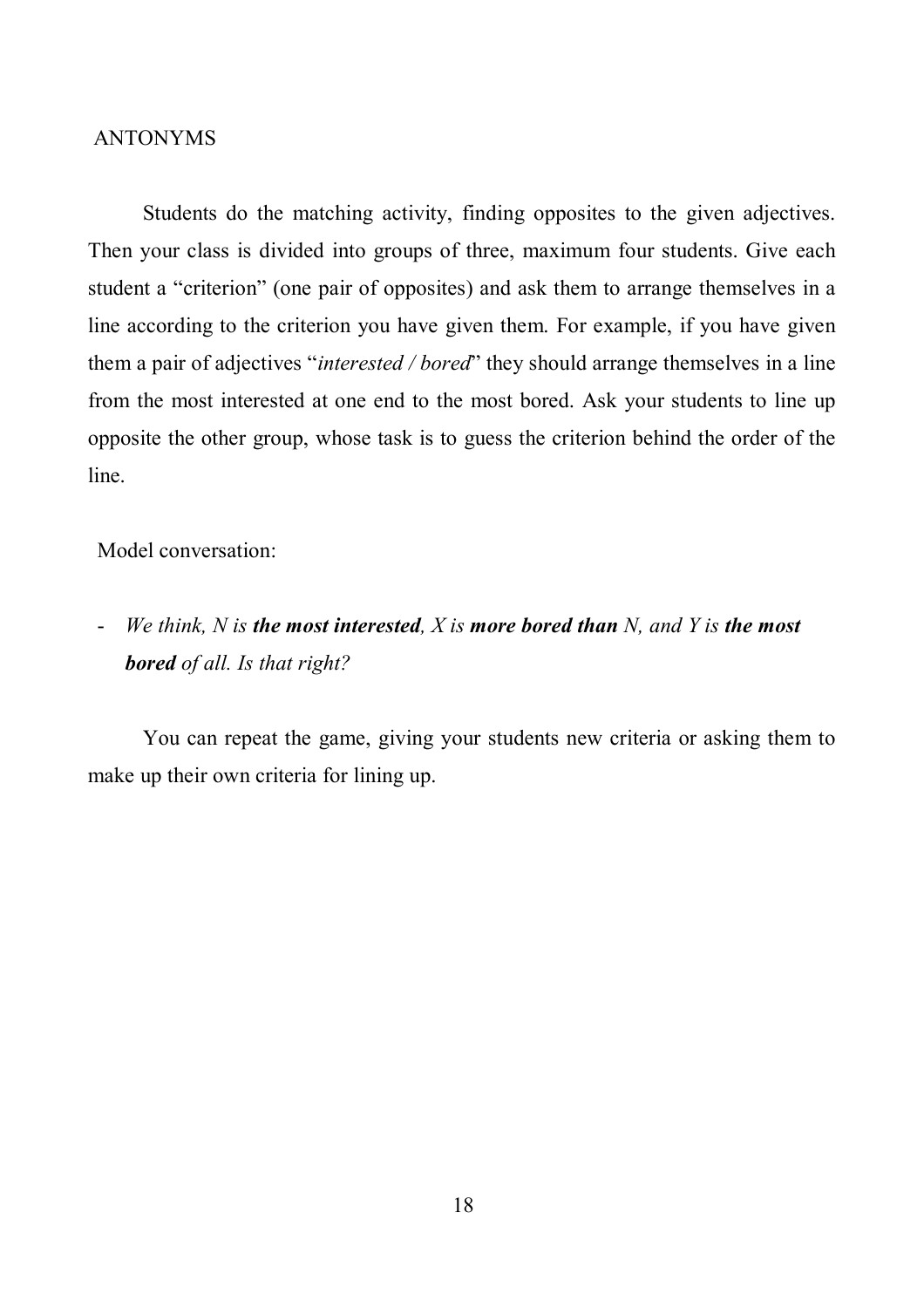| bored       | interested    |
|-------------|---------------|
| modern      | old-fashioned |
| polite      | impolite/rude |
| tidy        | untidy        |
| generous    | mean          |
| modest      | arrogant      |
| serious     | funny         |
| sociable    | shy           |
| extrovert   | reserved      |
| Optimistic  | pessimistic   |
| Responsible | Light-hearted |
| organized   | forgetful     |

X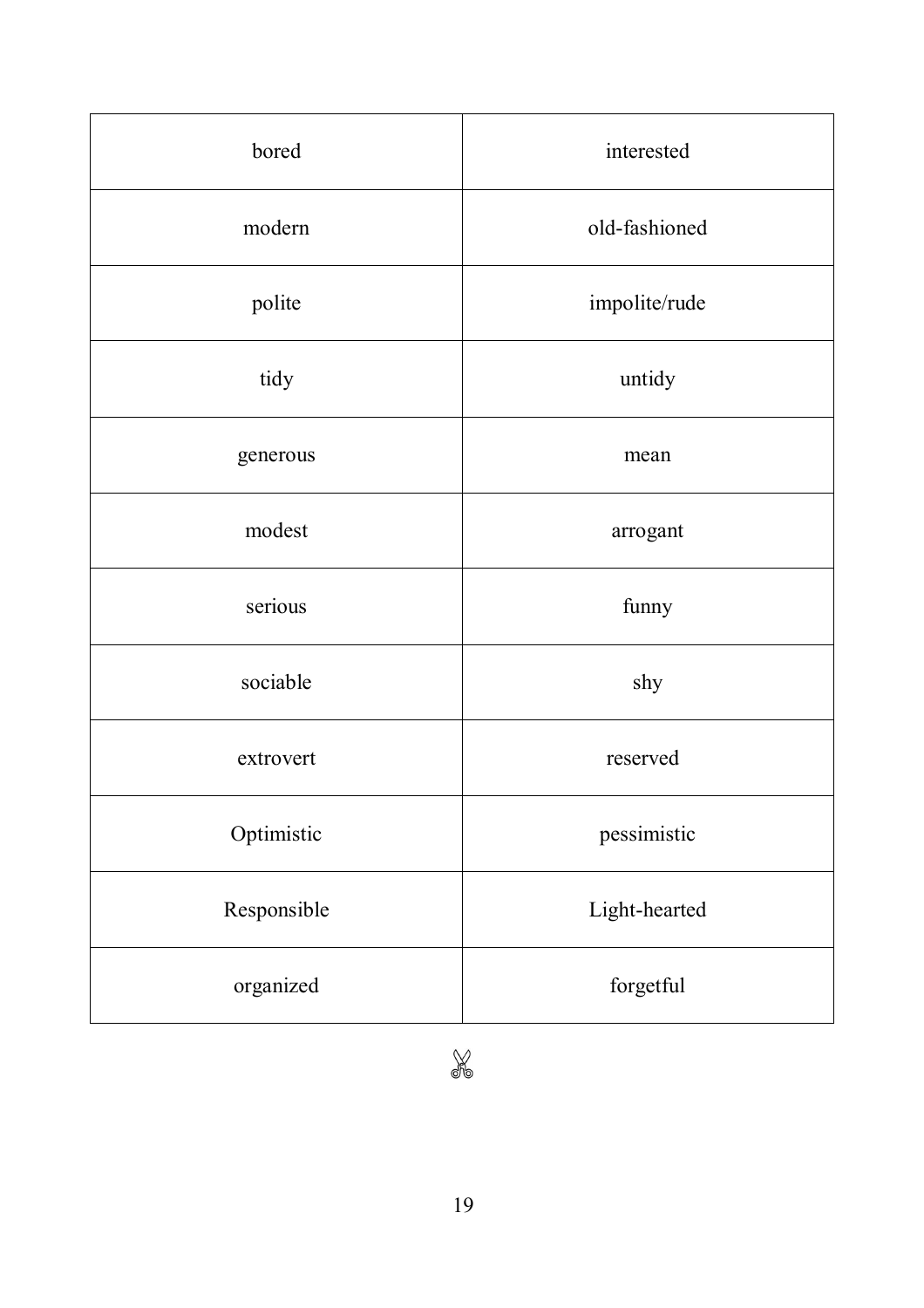#### JUMBLED STORIES

Copy and cut up one set of cards for a group of three students, tell them that they have a jumbled story. The cards should be placed face up in the middle of each group. Students read parts of the story, filling the gaps with proper verb forms. The objective of this activity is to build grammatically correct and logical narrative. After they have finished you may ask your students to read out loud the final text of the story for the whole class to check and compare.

In the second and in the third stories ( MEETING MOM and BAD LUCK) the last lines are missing. Students write their own final sentences for the stories, compare and discuss them, choose the best one. (The line which has been taken out of the story "Meeting Mom" is: "**I disliked her from the first sight**". The final line of the story "Bad luck" is: "**It happened so fast**!")

In the first story ("The Lucky Thief") students are supposed to use the Past Simple and the Past Continuous.

 The second story ("Meeting Mom") is focused on the Past Simple of regular and irregular verbs only.

And to complete the third story ("Bad Luck") students are supposed to know the Past Simple, the Past Continuous and the Past Perfect Simple.

Keys

The lucky thief 1 F 2E 3D 4B 5C 6A

 Meeting Mom 1C 2A 3E 4G 5F 6D 7B 8H

 Bad luck 1 D 2B 3A 4C 5E 6F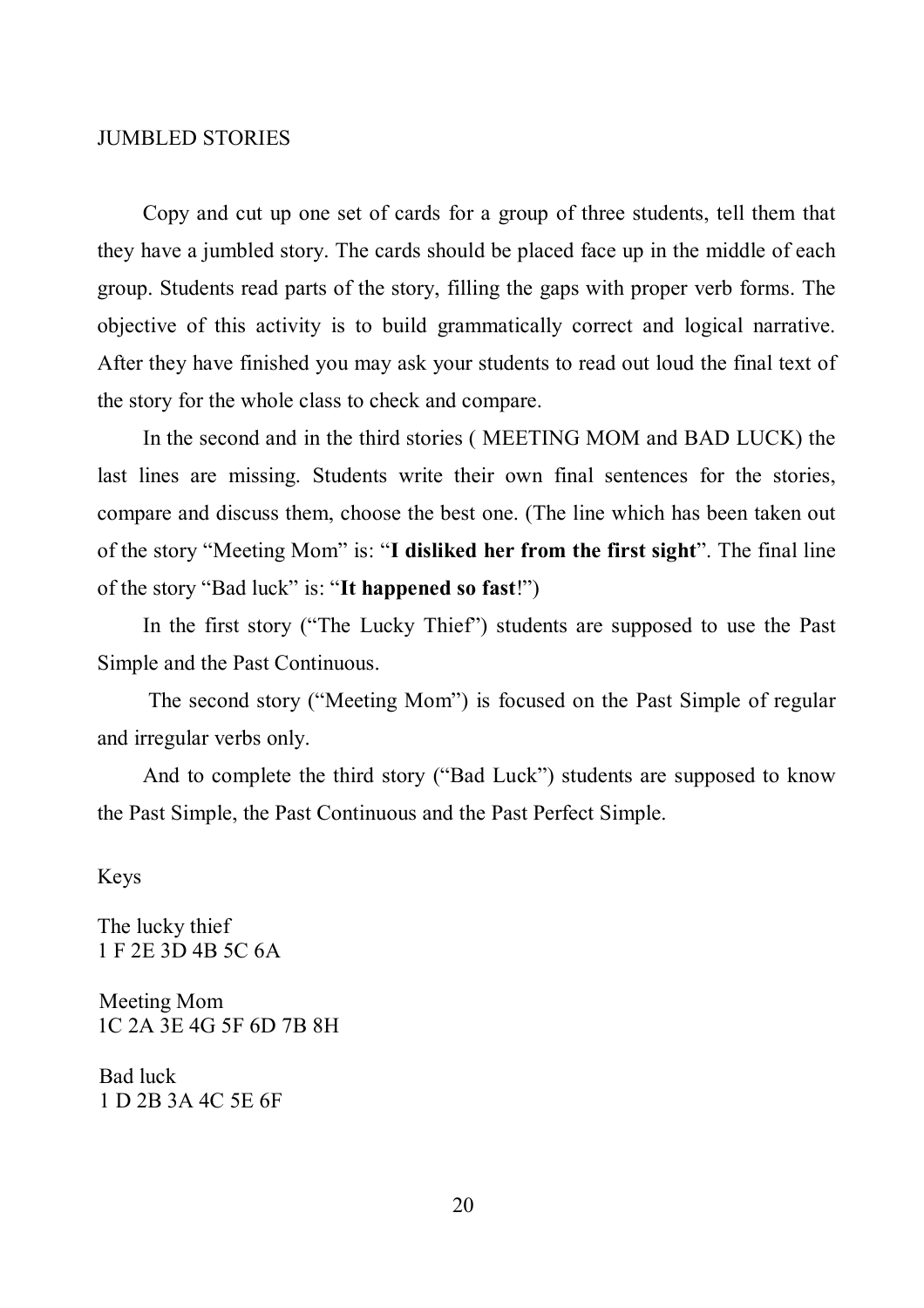### THE LUCKY THIEF

#### **A.**

A few minutes later the police officer \_\_\_\_\_\_ /catch / the thief, he \_\_\_\_\_\_ /hide/ under a car. He couldn't run any more because he /break/ both ankles. The policeman /take/ the thief to jail, but still he /feel/ lucky. He /feel/ a lucky man that the police /caught/ him, but he \_\_\_\_\_\_ /manage/ to escape from Mrs. Burt!

#### **B.**

The thief /run/ into apartment building. Mrs. Burt \_\_\_\_\_\_ /follow/ him. "Help! Stop him!" she shouted, "He's got my purse!" Two police officers \_\_\_\_\_\_ /walk/ near the apartment building, they /hear/ Mrs. Burt and /run/ to help her. One of them /stay/ with the old lady, and the other /chase/ the thief.

### **C.**

The police officer \_\_\_\_\_\_ /find/ the thief on the roof of the building, he \_\_\_\_\_\_ /search/ in the stolen purse. When he  $/$  /see/ the policeman he  $/$  drop/ the purse and  $/$ jump/ off the building. It was two stories high.

### **D.**

The thief  $/run/$  three blocks. He  $/be/a$  young man, so he  $/can/ run$  fast, Mrs. Burt  $\frac{1}{\sqrt{2}}$  /be, not/ a young woman, she  $\frac{1}{\sqrt{2}}$  /be/ 73 years old, but she  $\frac{1}{\sqrt{2}}$  /can/ run as fast as a thief. All the way she /stay/ behind the thief.

**E.**

Mrs. Burt /wear/ two chopsticks in her hair, they /have/ sharp ends. Mrs. Burt \_\_\_\_\_\_ /take/ chopsticks out of her hair. "Maybe I can stab the thief with the chopsticks", she \_\_\_\_\_\_ /think/." Then he will drop my purse".

**F.**

Louise Burt /walk/ along a San Francisco street. Suddenly a man /take/ her purse and /run/ away. Mrs. Burt /get/ angry. She /have/ ten dollars, her bus pass, and the keys to her house in her purse. So she  $\frac{1}{\tan \theta}$  /run/ after the thief.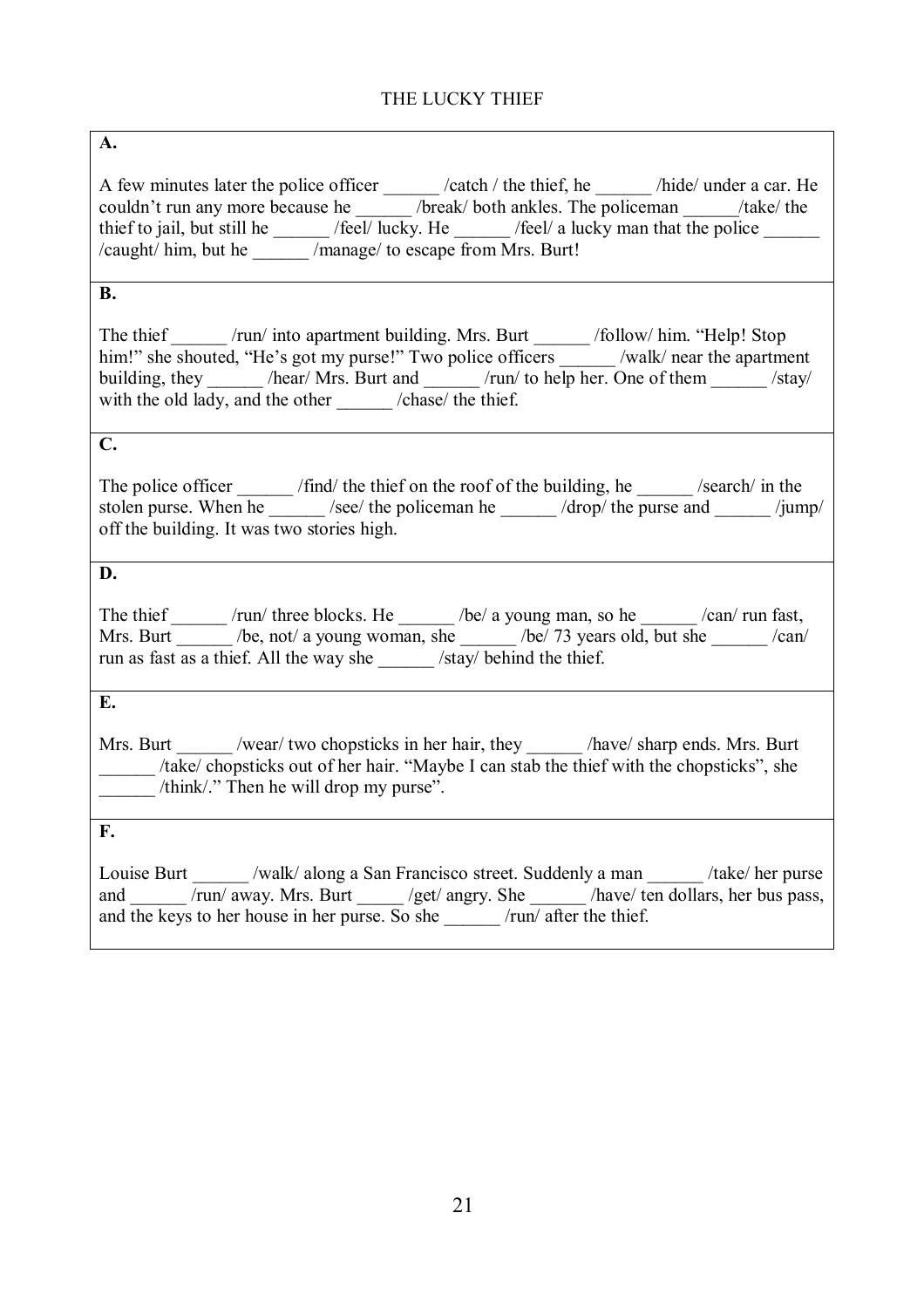# MEETING MOM

| A.                                                                                                                                                   |  |  |
|------------------------------------------------------------------------------------------------------------------------------------------------------|--|--|
| So he _______ /have/ to introduce the girl to his Mother.                                                                                            |  |  |
| $\mathbf{B}$ .                                                                                                                                       |  |  |
| "How did you guess?!" the young man /be/ really surprised.                                                                                           |  |  |
| $\mathbf{C}$ .                                                                                                                                       |  |  |
| A young man _____ /decide/ that it _____ /be/ high time for him to marry the girl<br>$he$ /love/.                                                    |  |  |
| D.                                                                                                                                                   |  |  |
| "It's the girl sitting on the left", she ________ /reply/ immediately.                                                                               |  |  |
| Ε.                                                                                                                                                   |  |  |
| And he ______ /invite/ two girls together with his beloved one to see whether his<br>Mother ______ /can/ tell which girl _____ /be/ his future wife. |  |  |
| $\mathbf{F}_{\bullet}$                                                                                                                               |  |  |
| "Which girl is my dear bride?" the young man /ask/ his Mother.                                                                                       |  |  |
| G.                                                                                                                                                   |  |  |
| When his mother _______ /come/ home, she ______ /see/ three girls on the sofa.                                                                       |  |  |
| H.                                                                                                                                                   |  |  |
|                                                                                                                                                      |  |  |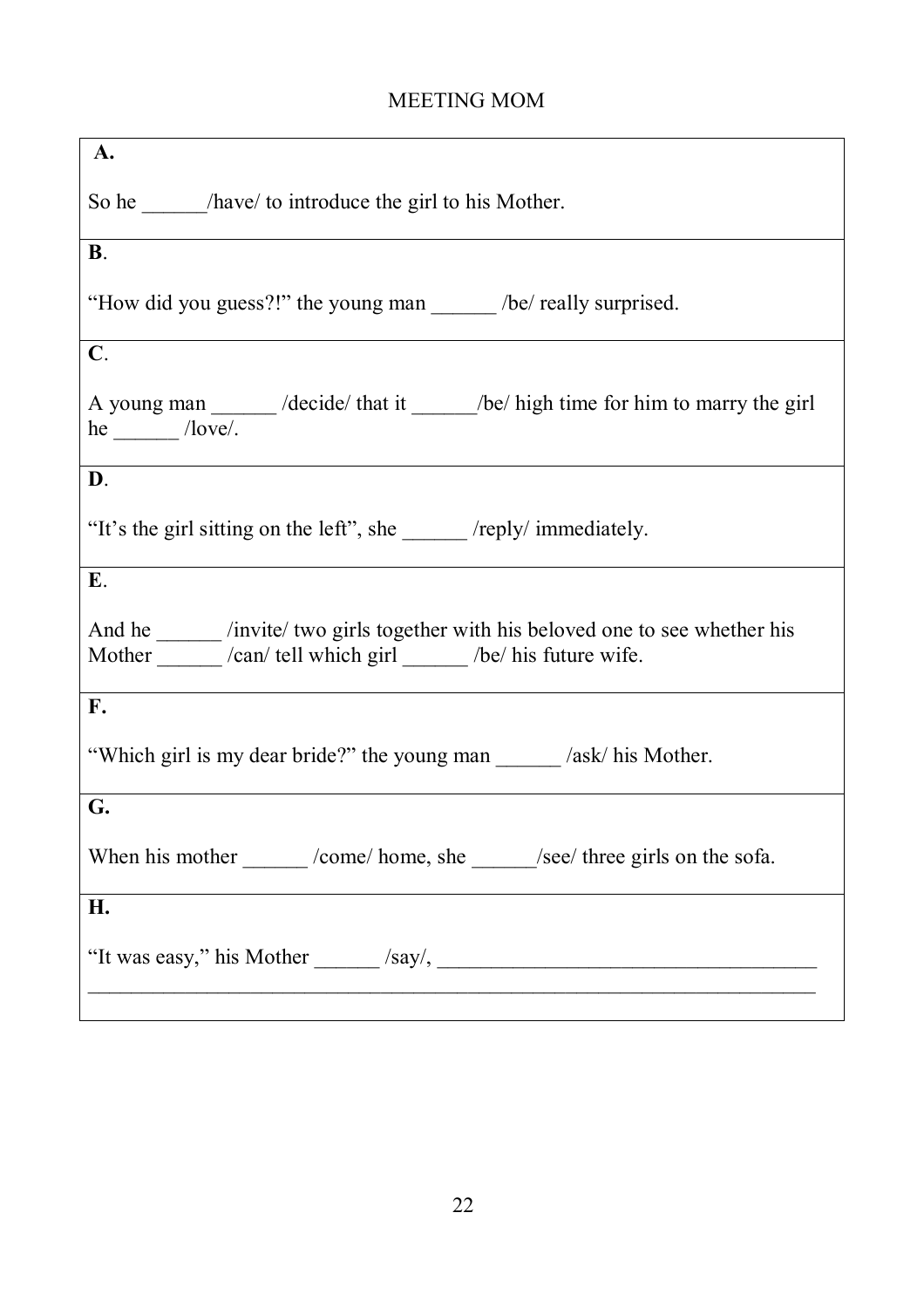# BAD LUCK

| A.                                                                                                                                                                                    |
|---------------------------------------------------------------------------------------------------------------------------------------------------------------------------------------|
|                                                                                                                                                                                       |
| An ambulance ________/ arrive / and ____________/ take / him to the hospital where                                                                                                    |
| he was operated on.                                                                                                                                                                   |
|                                                                                                                                                                                       |
| <b>B.</b>                                                                                                                                                                             |
|                                                                                                                                                                                       |
| He $\frac{\ }{\ }$ /not, look/ where he $\frac{\ }{\ }$ /go / and he $\frac{\ }{\ }$ / crash /<br>into a snail which _______ /cross / the road. The tortoise disappeared into a crowd |
| but the snail was injured.                                                                                                                                                            |
|                                                                                                                                                                                       |
| C.                                                                                                                                                                                    |
|                                                                                                                                                                                       |
| It was a difficult operation but it was a success. After three days a snail /                                                                                                         |
| feel / better and _______ /sit / up in bed reading.                                                                                                                                   |
|                                                                                                                                                                                       |
| D.                                                                                                                                                                                    |
|                                                                                                                                                                                       |
| A tortoise ________ / walk / along the middle of the road. It /rain/.                                                                                                                 |
|                                                                                                                                                                                       |
| E.                                                                                                                                                                                    |
| The police __________/ come / to interview him and ___________/ show / him photos                                                                                                     |
|                                                                                                                                                                                       |
|                                                                                                                                                                                       |
| $\mathbf{F}$ .                                                                                                                                                                        |
|                                                                                                                                                                                       |
| After seeing fifty photos of identical tortoises the snail started crying and said, 'I'm                                                                                              |
| sorry, I can't remember                                                                                                                                                               |
|                                                                                                                                                                                       |

 $\overline{\phantom{a}}$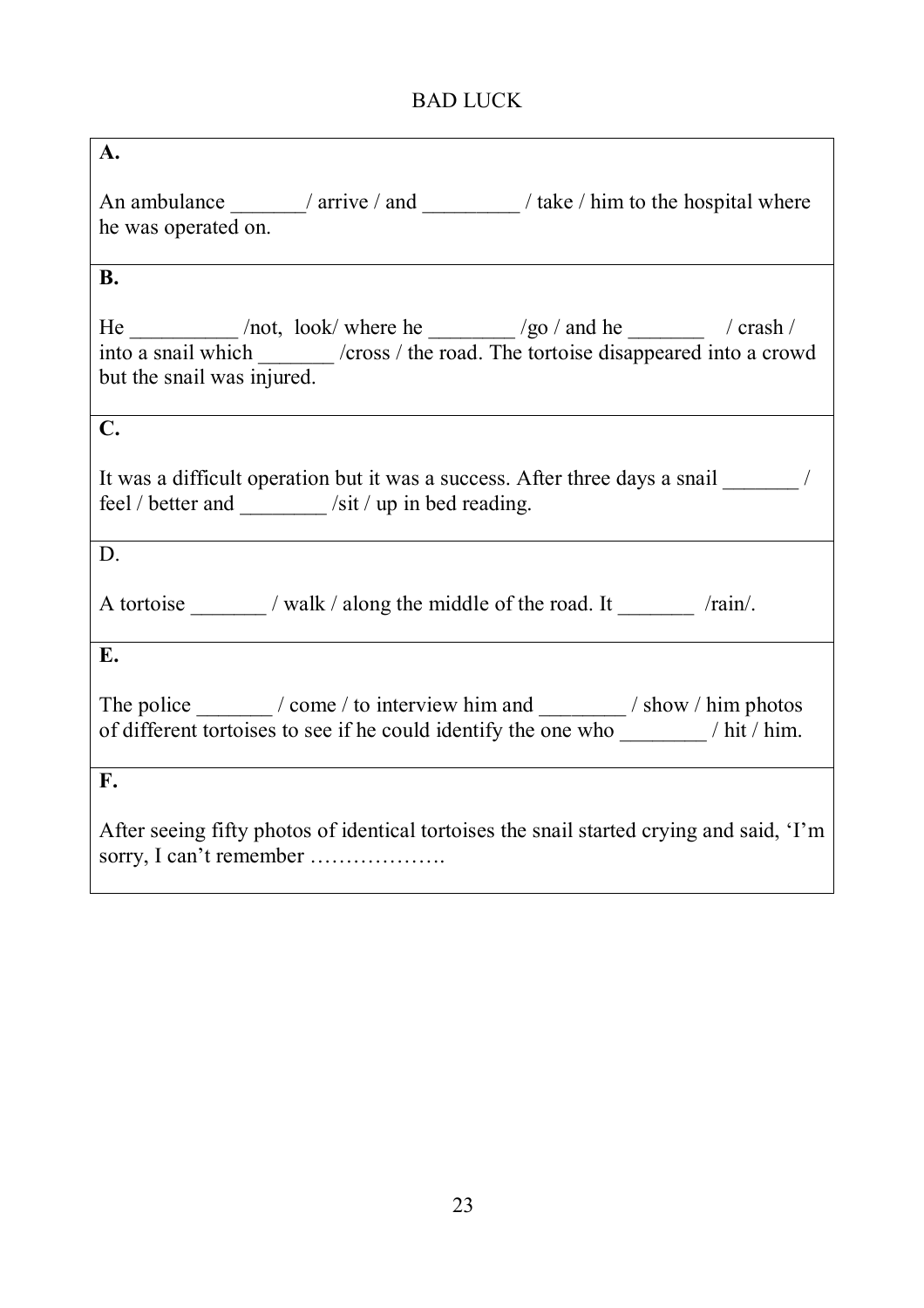#### HAVE YOU BEEN WORKING?

Divide your class into pairs. Give one student a role card for student A, a role card for student B to the other. Students should use clues to ask and answer questions.

### Model conversation:

- *You are wearing very stylish shoes! Have you bought them recently?*
- *I like the shoes very much. I've been wearing them for ages.*

The object of this activity is to build grammatically correct Present Perfect and Present Perfect Continuous sentences.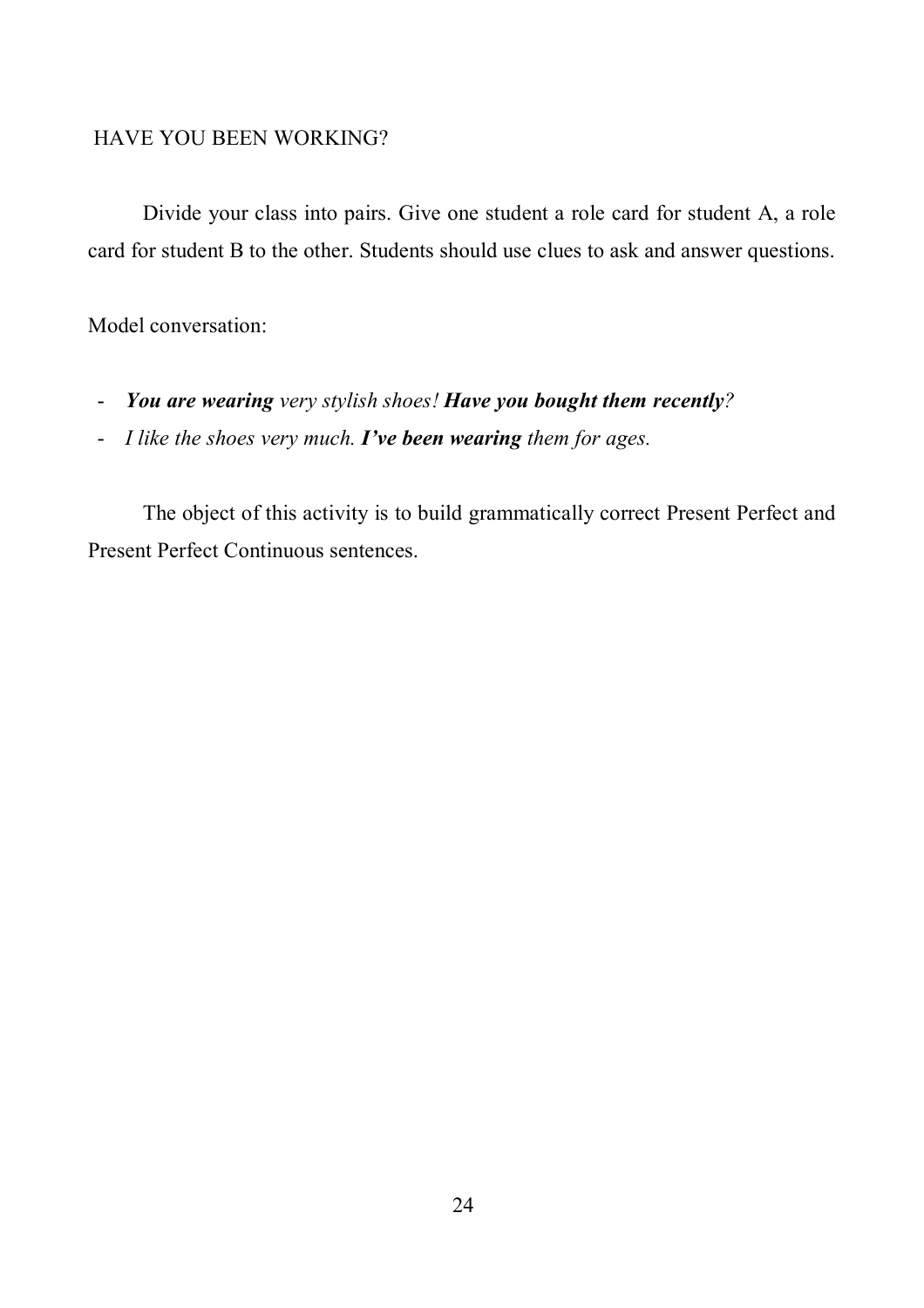| <b>Student A QUESTIONS</b>                                                                                                   | <b>Student B ANSWERS</b>                                                                                                                                                            |
|------------------------------------------------------------------------------------------------------------------------------|-------------------------------------------------------------------------------------------------------------------------------------------------------------------------------------|
| 1. stylish shoes / buy recently?<br>2. look frightened / happen?<br>3. clothes, wet / take a shower<br>in a shirt and jeans? | 1. like my shoes / wear, on special<br>occasions, for<br>years.<br>really frightened / read a horror<br>2.<br>story.<br>3. absolutely wet / run in the rain<br>without an umbrella. |
| <b>Student A ANSWERS</b>                                                                                                     | <b>Student B QUESTIONS</b>                                                                                                                                                          |
| 1. wear rubber boots / fish.<br>2. a mess / pack my cases for<br>holiday                                                     | 1. wear rubber boots / work in the<br>garden?<br>2. room in a mess / not, clean<br>for a month?<br>3. a hole in your boot / wear them                                               |
| 3. a hole in my boot $/my$ dog, chew                                                                                         | for ages?                                                                                                                                                                           |

| <b>Student A QUESTIONS</b>                               | <b>Student B ANSWERS</b>                              |
|----------------------------------------------------------|-------------------------------------------------------|
| 1. stylish shoes / buy recently?                         | 1. like my shoes / wear, on special<br>occasions, for |
| 2. look frightened / happen?                             | years.                                                |
|                                                          | 2. really frightened / read a horror                  |
| 3. clothes, wet / take a shower<br>in a shirt and jeans? | story.                                                |
|                                                          | 3. absolutely wet / run in the rain                   |
|                                                          | without an umbrella.                                  |
| <b>Student A ANSWERS</b>                                 | <b>Student B QUESTIONS</b>                            |
| 3. wear rubber boots / fish.                             | 2. wear rubber boots / work in the<br>garden?         |
| 4. a mess / pack my cases for<br>holiday                 | 2. room in a mess / not, clean<br>for a month?        |
| 3. a hole in my boot $/my$ dog, chew                     | 3. a hole in your boot / wear them<br>for ages?       |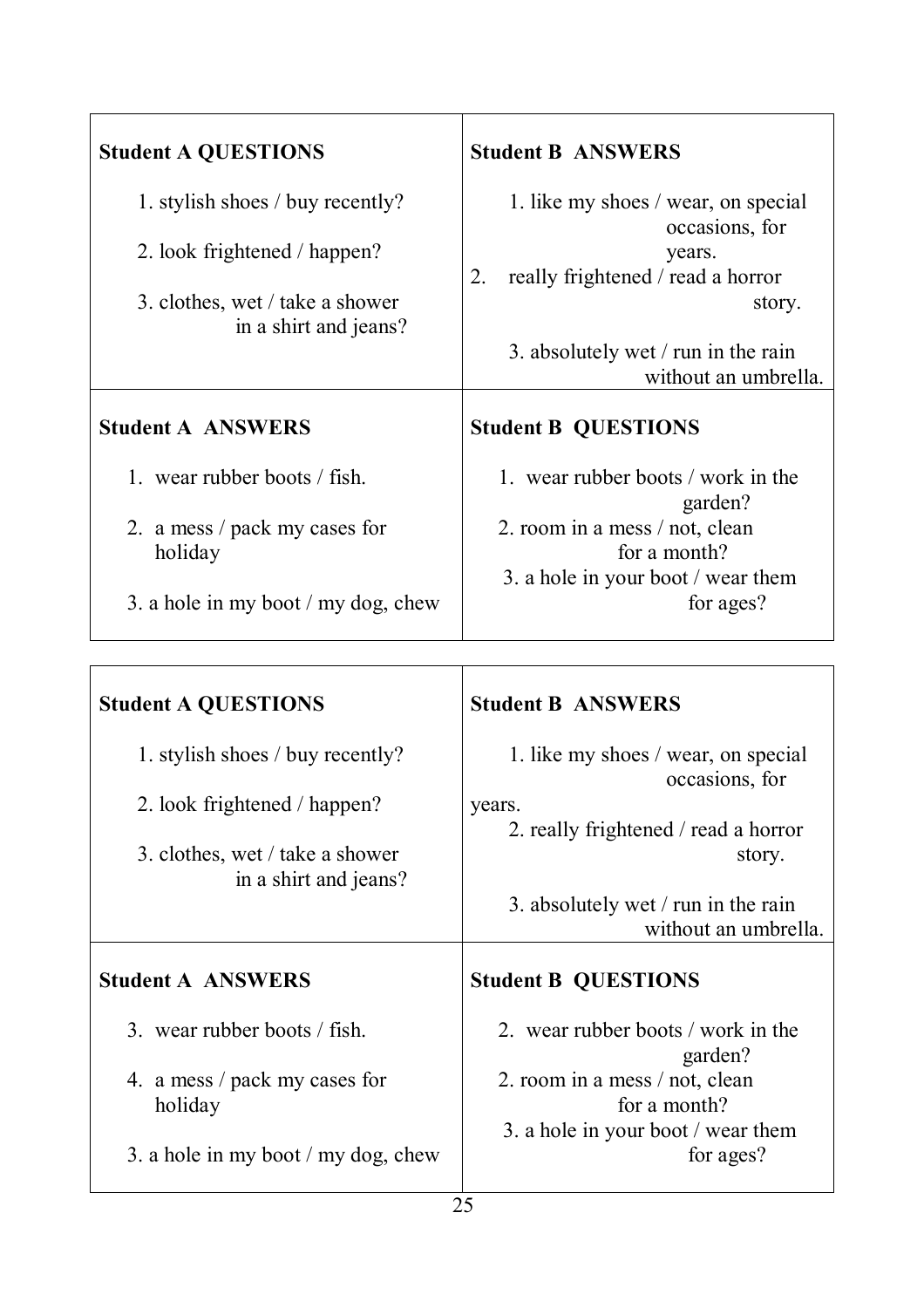| <b>Student A QUESTIONS</b>                                                                    | <b>Student B ANSWERS</b>                                                          |
|-----------------------------------------------------------------------------------------------|-----------------------------------------------------------------------------------|
| 1. look tired. / work or study?                                                               | 1. look tired. / dance all night.                                                 |
| 2. have a nice suntan. / sunbathe?<br>3. your jeans are torn. / wear them<br>for a long time? | 2. have a nice suntan. work in the<br>garden<br>3. torn jeans, trendy / just, buy |
| <b>Student A ANSWERS</b>                                                                      | <b>Student B QUESTIONS</b>                                                        |
| 1. fit $\frac{1}{2}$ go to work on foot.                                                      | 1. fit / attend a gym?                                                            |
| 2. eyes, red / laugh to tears!                                                                | 2. red eyes / cry?                                                                |
| 3. cough and sneeze /eat 3 kg of<br>ice-cream                                                 | 3. cough and sneeze / swim in cold<br>water?                                      |
|                                                                                               |                                                                                   |
| <b>Student A QUESTIONS</b>                                                                    | <b>Student B</b> ANSWERS                                                          |
| 1. look tired. / work or study?                                                               | 2. look tired. / dance all night.                                                 |
| 2. have a nice suntan. / sunbathe?                                                            | 2. have a nice suntan. / work in the<br>garden                                    |
| 3. your jeans are torn. / wear them<br>for a long time?                                       | 3. torn jeans, trendy / just, buy                                                 |
| <b>Student A ANSWERS</b>                                                                      | <b>Student B QUESTIONS</b>                                                        |

water?

1. fit / attend a gym ?

3. cough and sneeze / swim in cold

2. red eyes / cry?

1. fit / go to work on foot.

2.eyes, red / laugh to tears!

ice-cream

3. cough and sneeze /eat 3 kg of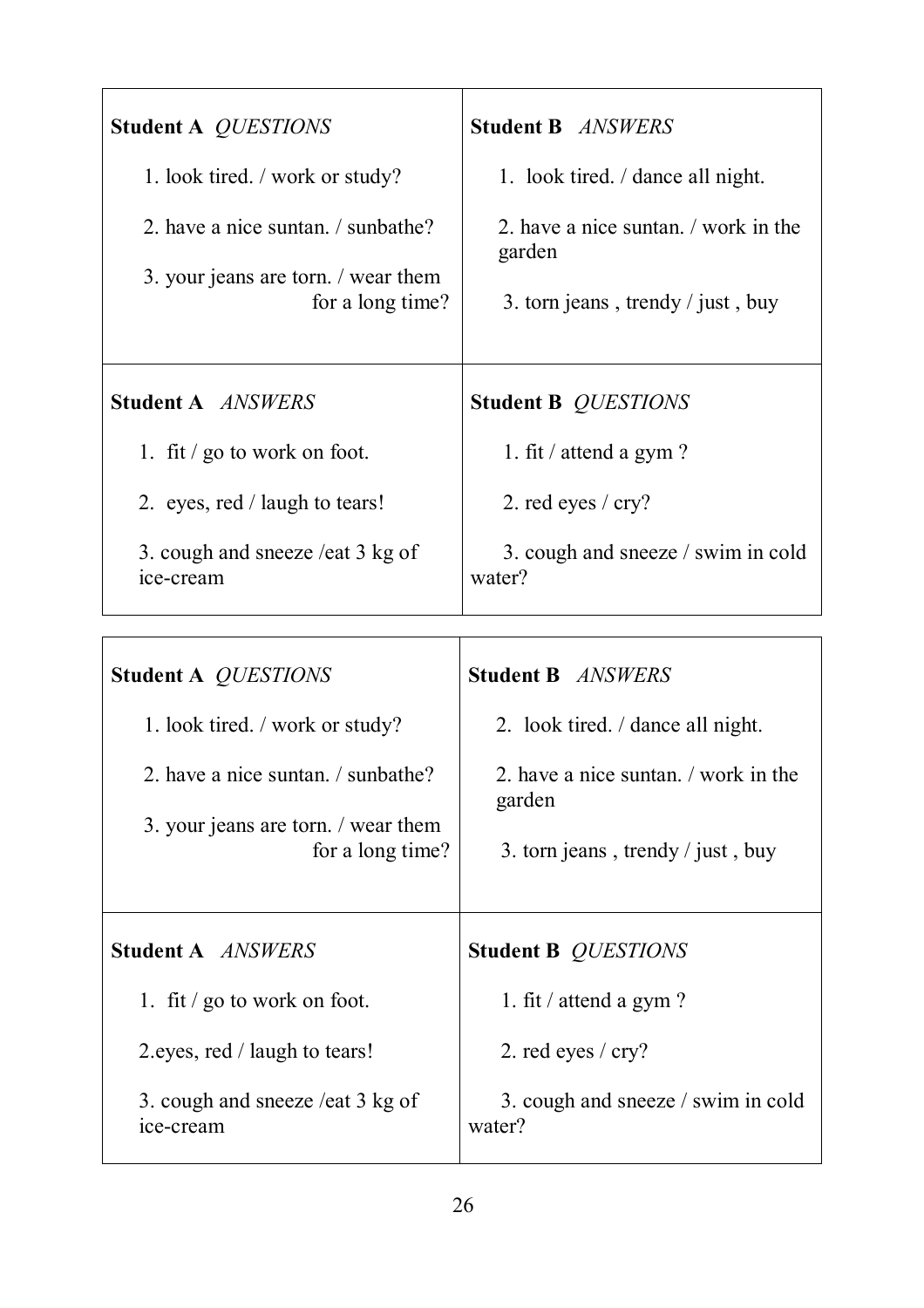| <b>Student A ANSWERS</b>                       | <b>Student B QUESTIONS</b>                                                               |
|------------------------------------------------|------------------------------------------------------------------------------------------|
| 1. fit / go to work on foot.                   | 1. fit / attend a gym?                                                                   |
| 2. eyes, red / laugh to tears!                 | 2. red eyes $/$ cry?                                                                     |
| 3. cough and sneeze /eat 3 kg of ice-<br>cream | 3. cough and sneeze / swim in<br>cold water?                                             |
| <b>Student A QUESTIONS</b>                     | <b>Student B ANSWERS</b>                                                                 |
|                                                |                                                                                          |
| 1. paint on your hands. / paint a<br>picture?  | 1. paint on my hands / paint the<br>walls<br>orange<br>2. laugh / friend, tell me a joke |
| 2. laugh / read a funny story?                 | 3. many dirty plates / not, wash                                                         |

| <b>Student A ANSWERS</b>                       | <b>Student B QUESTIONS</b>                                                               |
|------------------------------------------------|------------------------------------------------------------------------------------------|
| 1. fit / go to work on foot.                   | 3. fit / attend a gym?                                                                   |
| 2. eyes, red / laugh to tears!                 | 4. red eyes $/$ cry?                                                                     |
| 3. cough and sneeze /eat 3 kg of ice-<br>cream | 3. cough and sneeze / swim in<br>cold water?                                             |
| <b>Student A QUESTIONS</b>                     | <b>Student B ANSWERS</b>                                                                 |
| 3. paint on your hands. / paint a<br>picture?  | 3. paint on my hands / paint the<br>walls<br>orange<br>4. laugh / friend, tell me a joke |
| 4. laugh / read a funny story?                 |                                                                                          |
| 3. many dirty plates / have a party?           | 3. many dirty plates / not, wash<br>the dishes<br>for weeks.                             |

 $\mathbf{I}$ 

٦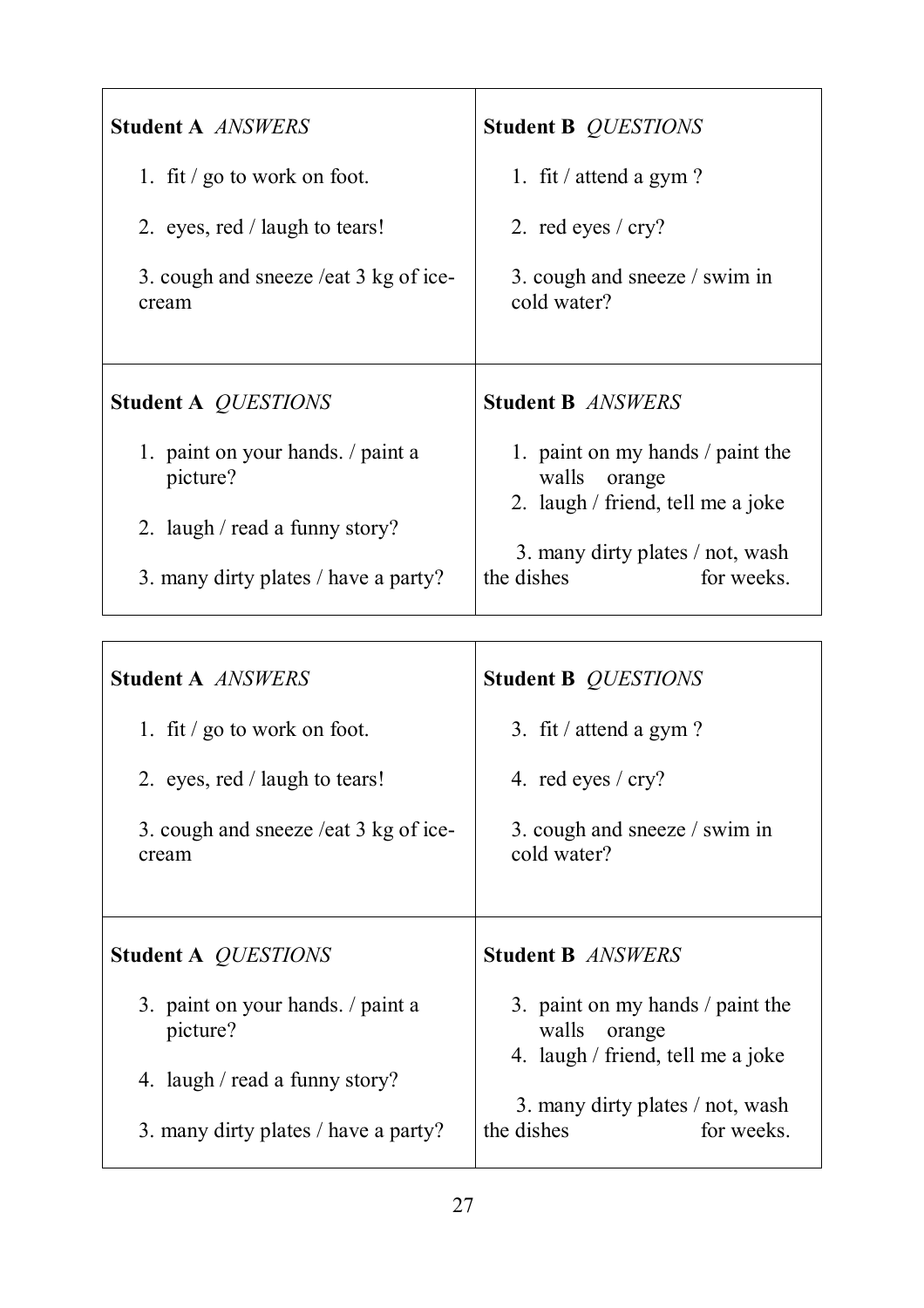#### A STORY OF A YOUNG VICAR

This is a pair work activity, designed to practice the Present Perfect and the Present Perfect Continuous affirmative and interrogative questions. Students are supposed to find out missing information by asking appropriate and grammatically correct questions.

The first stage is reading a gapped story for gist.

Then students write down questions they are planning to ask their partners.

The final stage is asking questions in pairs and gap filling.

Model conversation:

Student A: *What has a young vicar finally done? What is he celebrating now?* Student B: *He has finally passed his driving test!*

Student A: *Thank you! You are welcome to ask me your question.*

Student B: *OK. I've got a question. How long has he been learning to drive?*

The activity can be transformed into a group work if all students A and all students B check, discuss and correct questions within their groups A and B. And only then every student A makes a pair with a student B, and they ask each other questions, getting information to fill the gaps.

The activity can be extended by doing class feedback: you can ask your students to interpret figures mentioned in the story.

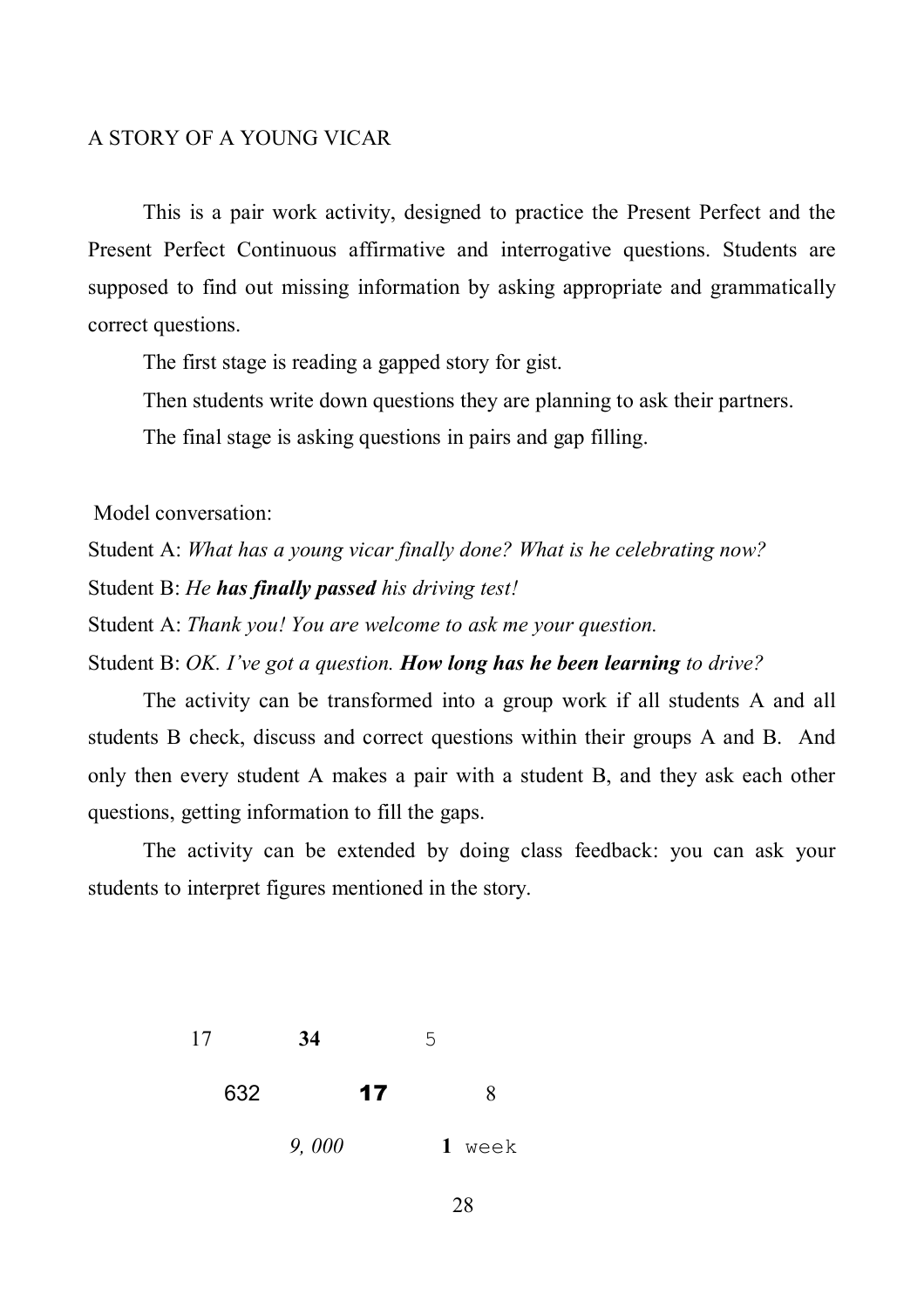### **Student A Young vicar passes driving test after 632 lessons over 17 years**

Vicar Peter Newman is celebrating success – he has finally  $(1)$ 

. He has been learning to drive for the past 17 years, and has had a total of  $(2)$  lessons.

Peter, 34, has spent over \$ 9,000 on studies; he has had  $(3)$  different instructors, and he has crashed his car five times. Then, one week ago he changed to an automatic car and passed his test immediately.

Peter began driving at the age of  $(4)$  [1]. 'It was in my country', he said,' and I was doing quite well until one morning, in a narrow road, I saw a tractor coming towards me. I panicked and drove into a ten-foot wall.

Peter said, 'My big problem was confusing (5) and Figures and Figures and Figures and Texas absolutely hopeless. Many of my instructors turned grey because of me!'

So how has he been celebrating? He has been visiting all his relatives and people who live in the distant villages around him.

### **Student B**

### **Young vicar passes driving test after 632 lessons over 17 years**

Vicar Peter Newman is celebrating success – he has finally passed his driving test. He has been learning to drive for (1) and he has had a total of 632 lessons.

Peter, 34 has spent over (2) on studies, he has had eight different instructors, and he has crashed his car  $(3)$  times. Then, one week ago he changed to an automatic car and he passed his test immediately.

Peter began driving at the age of 17. 'It was in my country,' he said, 'and I was doing quite well until one morning, in a narrow road, I saw a tractor coming towards me. I panicked and drove into (4)\_\_\_\_\_ \_\_\_\_\_\_.'

Peter said, 'My big problem was confusing the clutch and the brake. I was absolutely hopeless. Many of my instructors (5) because of me!'

So how has he been celebrating? He has been visiting all his relatives and people who live in the distant villages around him.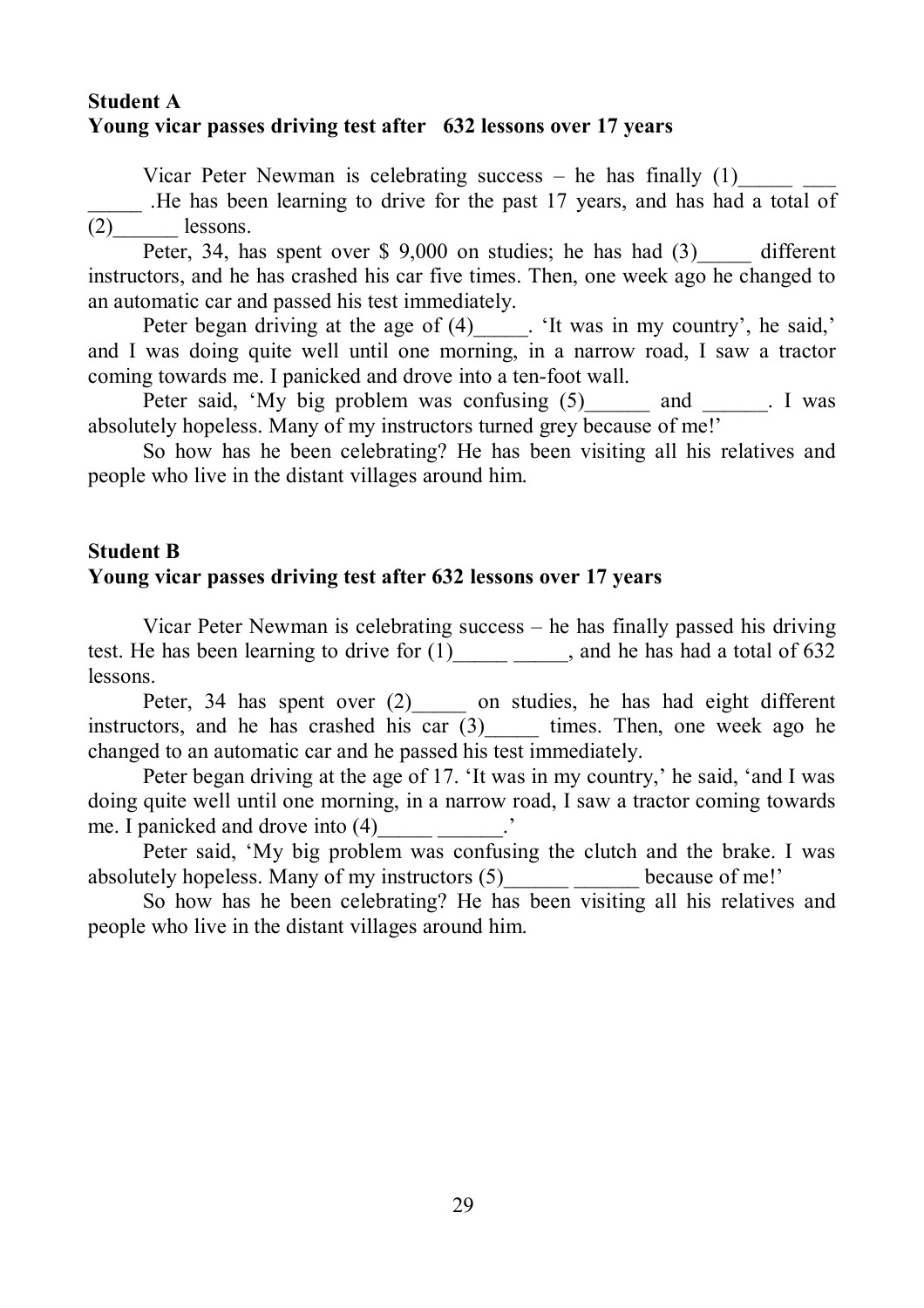#### VISIBLE RESULTS

This game may be played in groups of three or four. Copy one handout for each student. Students see visible results and impart their opinions about what people have been doing recently. After students have exchanged ideas they put down the logical explanation they find the most appropriate.

Then all students can work as a single group and compare their ideas.

The object of the activity is to practice as many Present Perfect and Present Perfect Continuous sentences as possible and to create an adequate and meaningful context for the repetition.

#### Model conversation:

- *He's completely broke. I think his wife has been doing shopping.*
- *Maybe, he has bought something really expensive.*
- *I'm sure he has had a shopping spree.*
- *Oh, I know! He has just come back from holiday. It's difficult to be economical during summer holidays. I always come back broke.*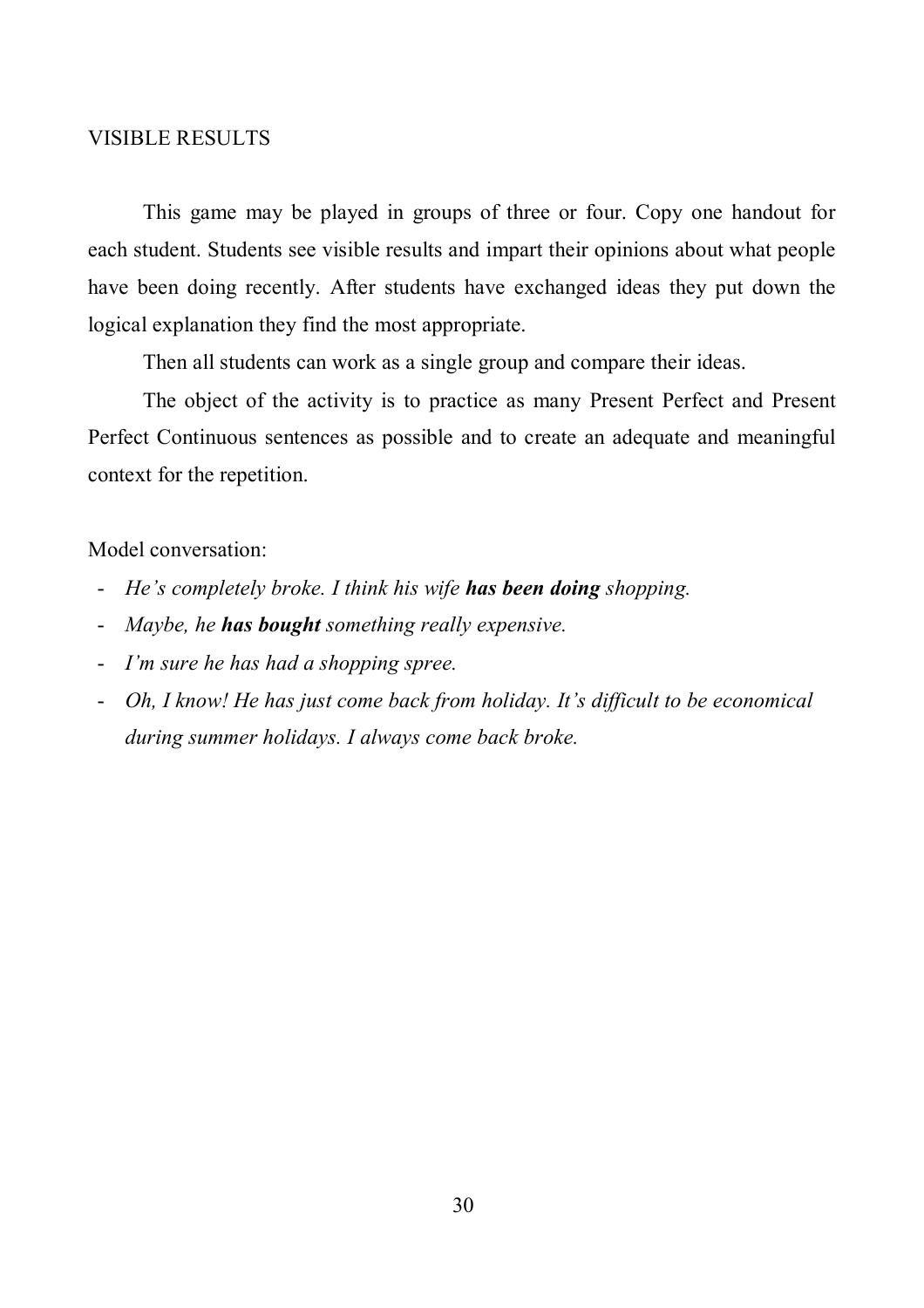Answer the questions:

- 1. I've known my best friend for 10 years. When did we meet?
- 2. It's been raining for three hours so far. What time did the rain start?
- 3. They've been married for 10 years. Are they still married?

Visible results:

- 1. He looks frightened. Why? Probably, …
- 2. He's wet to bones. …
- 3. Your jeans are dirty. …
- 4. You know a lot. …
- 5. You're exhausted. …
- 6. I can see paint on your hands. Have you …?
- 7. Your legs are all scratches and bruises.
- 8. You can hardly walk.
- 9. He's about to fall asleep.
- 10.They speak French fluently.
- 11.They understand each other without words.
- 12.He's so well-dressed as if …
- 13.Her eyes are red and puffy.
- 14.He's got a heavy bag.
- 15.She's very fit.
- 16.We are so happy to see each other.
- 17.He is broke.
- 18.You look delighted as if …
- 19.Your room is a complete mess …
- 20.Look, they don't talk to each other, haven't they …?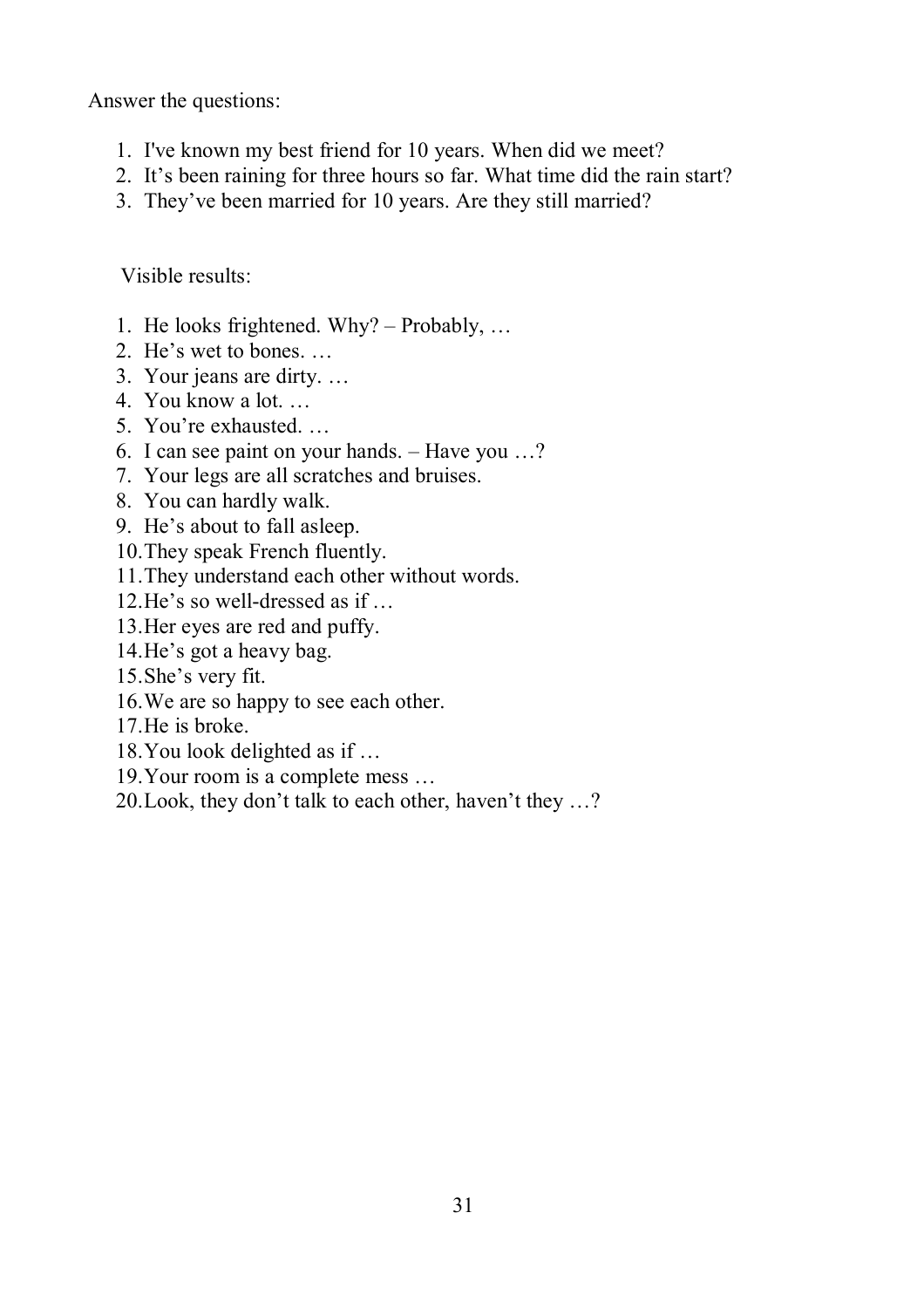#### PASSIVE PUZZLES

This is a mingling activity for a group with any number of students. Copy one set of puzzles, cut it and place puzzles on the walls of your classroom. Students walk around in pairs with one answer sheet for a pair of students. They discuss possible answers and write them down into their answer sheets. After all puzzles have been solved students take their seats.

At this stage students check their answers with the whole class and get a point for their group for each correct answer. The student who reads out his answer is supposed to support it with the lines of the puzzle.

Model conversation:

- *Number 1 is a window. Because when it's hot the window is open.*
- *And the door is open when it's hot.*
- *But a window can be broken when children play football.*
- *Yes, once we broke a window when we were playing football in our yard.*

Answer sheet

You may ask your students to create their own passive puzzles, and they will find it surprisingly easy. Give students a word to practice, for example: tea. Encourage them to make a few passive sentences about tea:

It is drunk. It is sweetened. It is grown in Asian countries. It is picked by hand.

The object of this game is to practice the Present Simple Passive.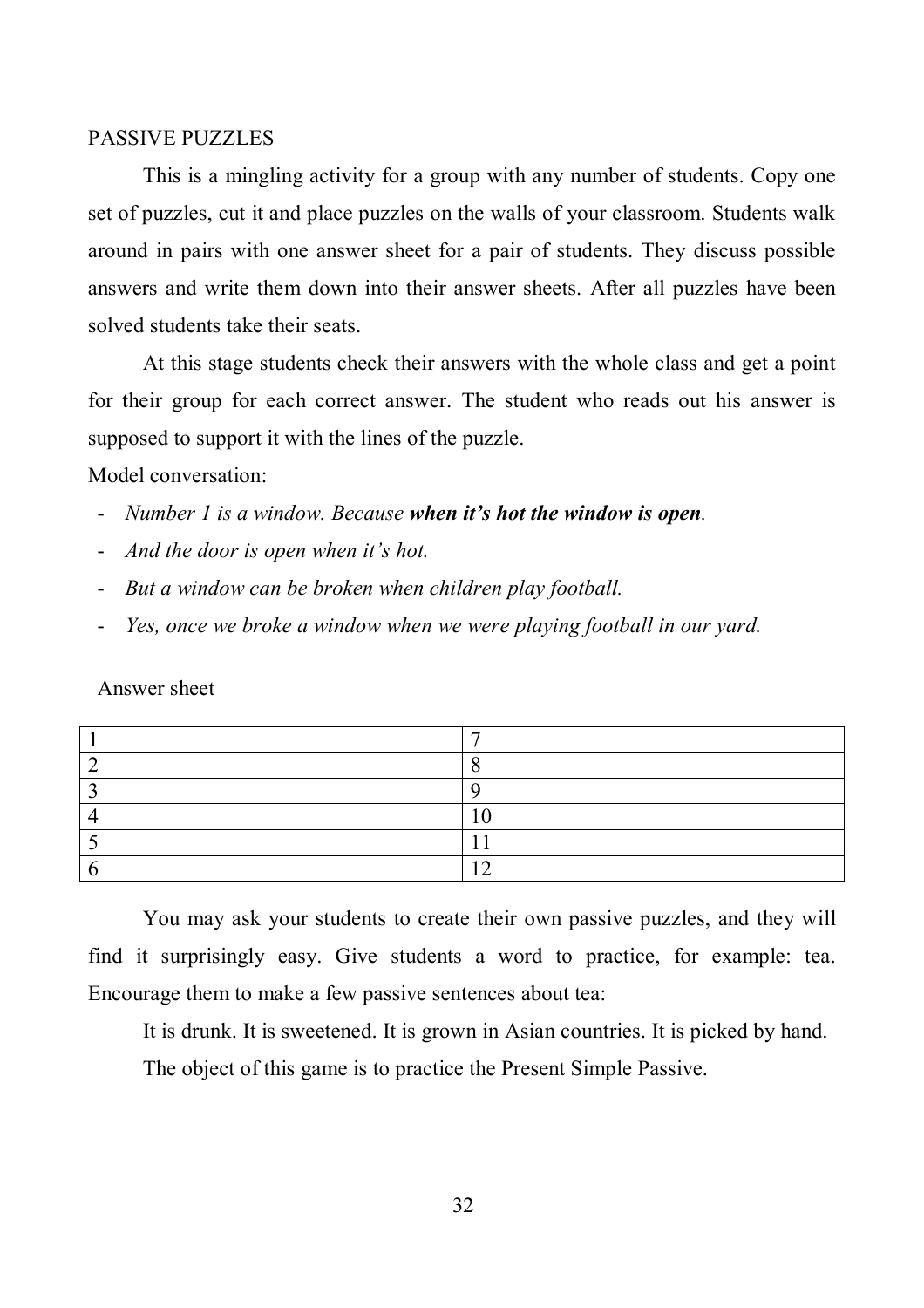**When it's cold, it is closed. When it's hot, it is opened. But when children play football, it can be broken.**

### 2

**They are worn by people all over the world; they are produced by many famous companies. They are made of cotton.** 

### 3

**It is worn by women. It is put on their eyes and faces.**

#### 4

**It is eaten, it is cut into slices. It is made of milk. This word is always said when photos are taken.**

#### 5

**They are worn by men and women on their hands. They are often lost and forgotten. They are made of wool and leather. Also they are used for boxing.**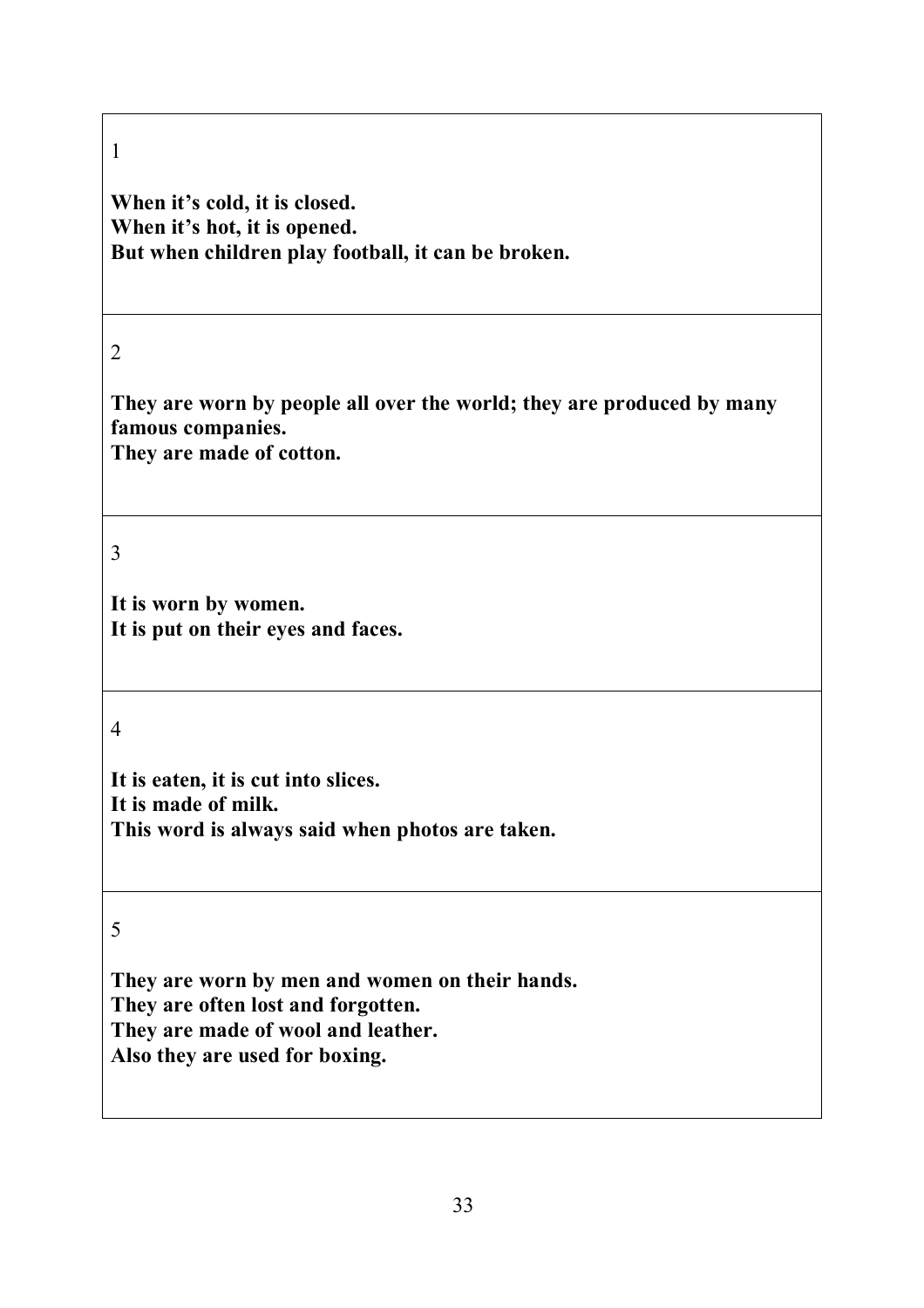**It is owned by everyone nowadays. It is plugged and charged onсe in a few days. It is used to keep in touch with people.**

7

**They are made of gold and silver. They are worn by women in their ears. Sometimes they are worn by men. They can be bought in a jeweler shop.**

8

**They are grown in the garden, They are cut and sold on the market or in a shop, They are presented to nice people. They are put in a vase. Finally, they are thrown away.**

9

**They are followed by paparazzi, They are photographed everywhere, They are loved and copied, Their pictures are placed in glossy magazines. But they are criticized severely for everything they do.**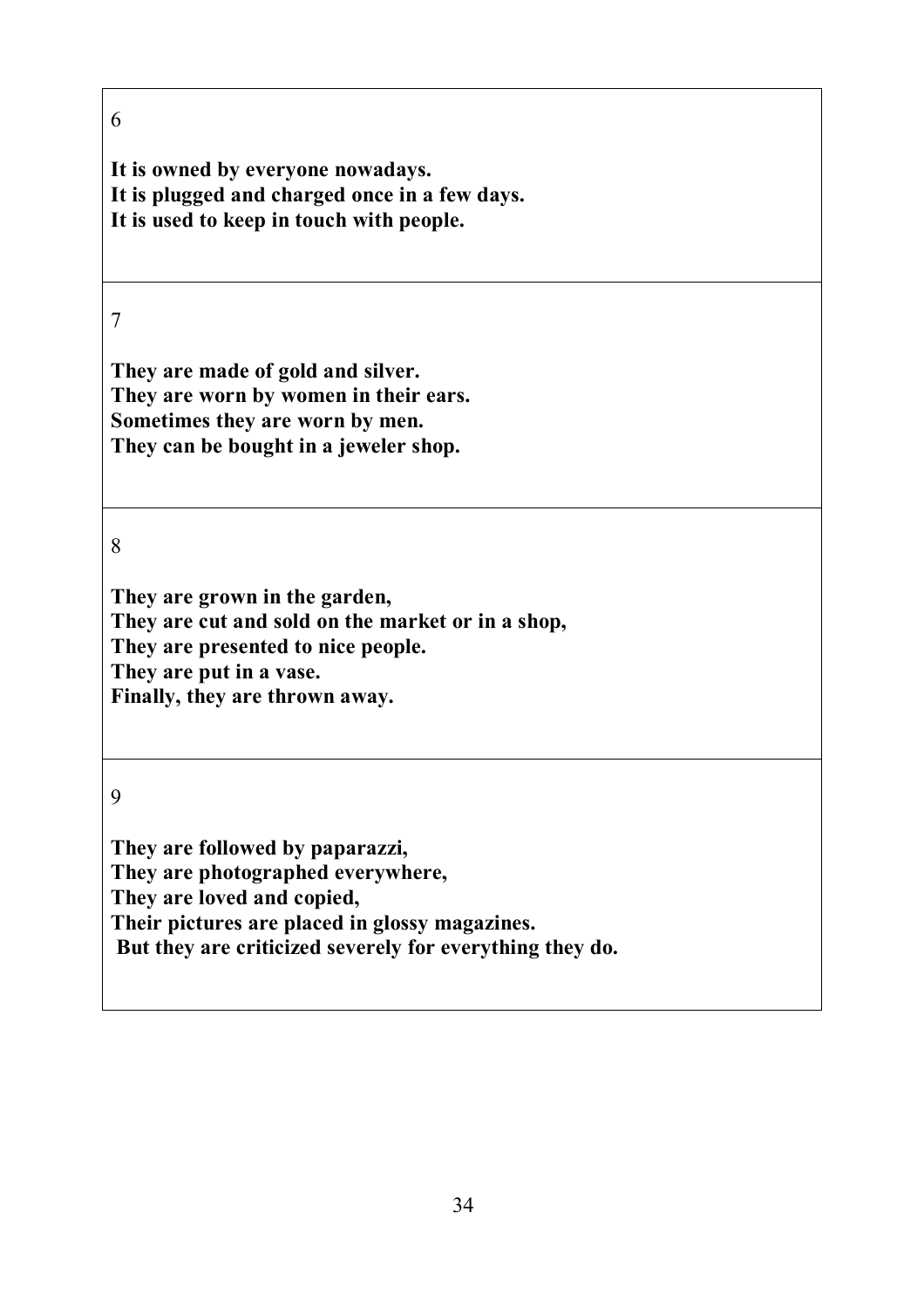**They are told in whisper to the only person in the world, but sooner or later they are known by everyone.**

# 11

**It is grown in Brazil, It is picked, roasted and processed, It is drunk every morning by millions of people all over the world.** 

# 12

**It is given to us many times a day, but it is not always taken.**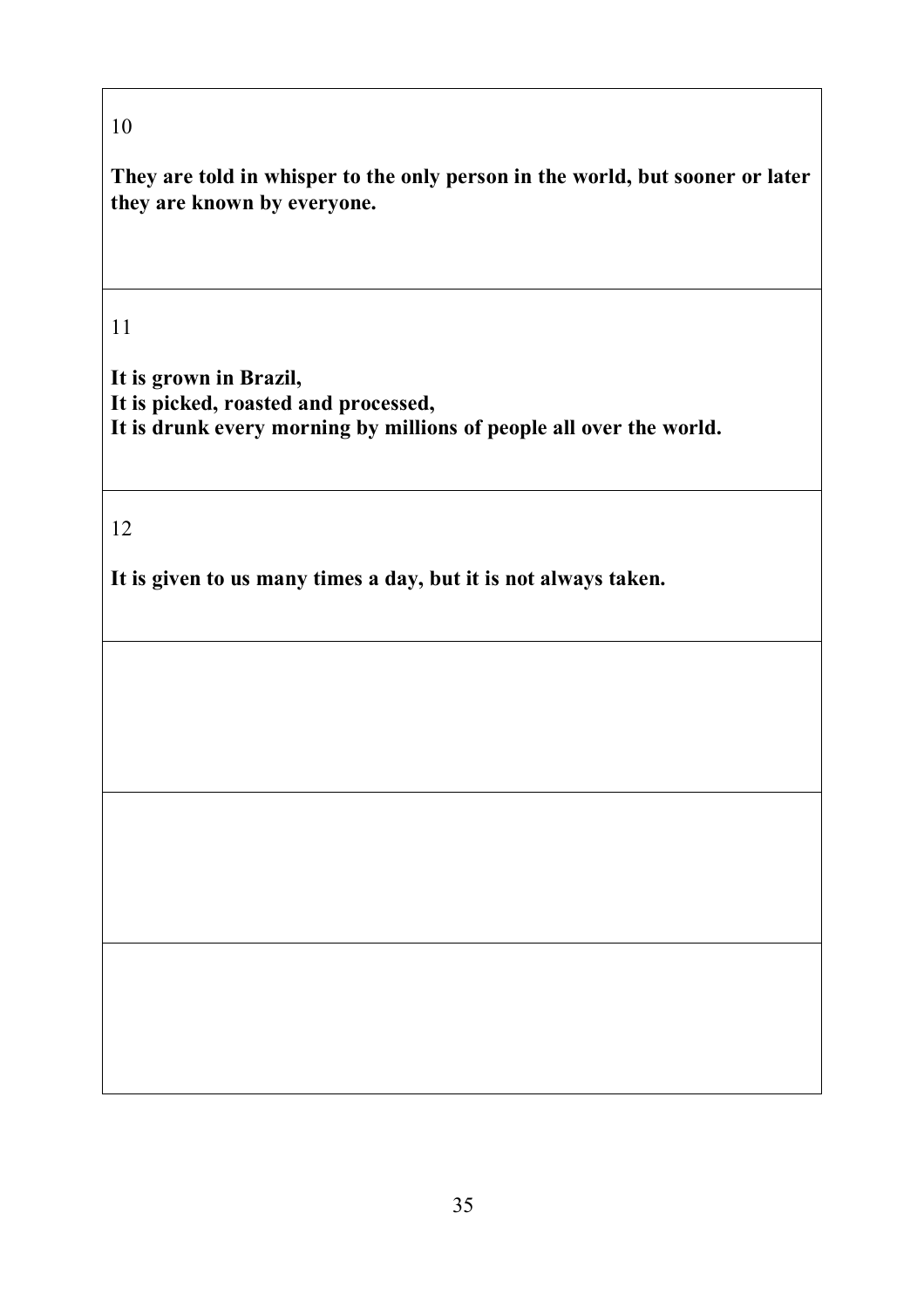### DO YOU THINK…?

This is a set of questions which can be used to practice Conditional questions in a class mingling or whole class discussion where students can choose who to ask and which question to ask. The activity can be done in pairs as well.

#### Model conversation:

- *Do you think it will be good if I accept the job with Microsoft?*
- *I think, if you accept this job, you'll earn a good salary.*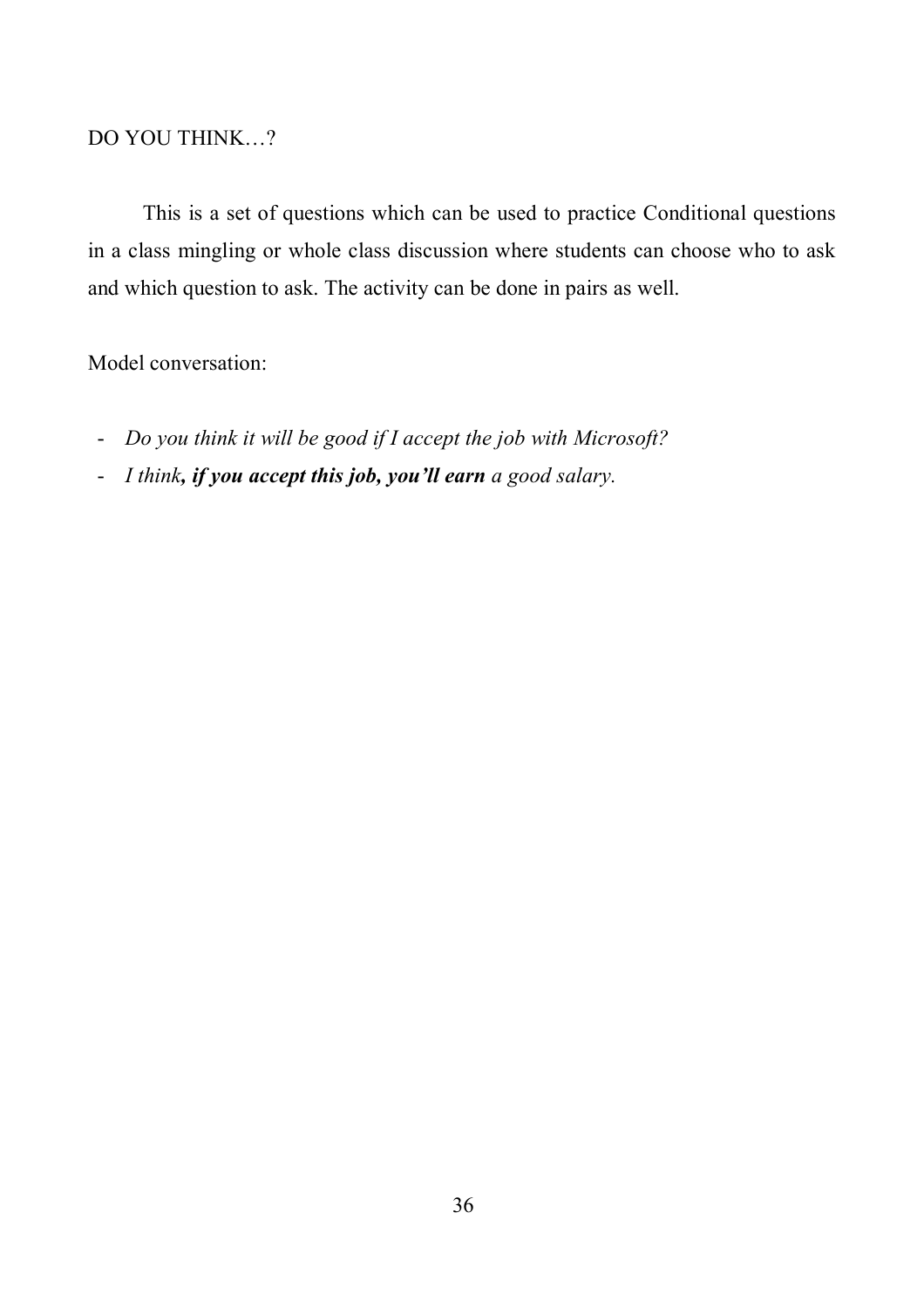| Do you think | I / tired // I / climb Mount Everest?                                     |
|--------------|---------------------------------------------------------------------------|
| Do you think | it / good // I / accept the job in Microsoft?                             |
| Do you think | my flat / dirty // I / not clean it for a year?                           |
| Do you think | Mum / scared // I / bring a scorpion home?                                |
| Do you think | I / hungry // I / go on a diet?                                           |
| Do you think | it / look bad // I / put this picture on the wall?                        |
| Do you think | my girlfriend / surprised // I / get into her room<br>through the window? |
| Do you think | it / funny // I / wear a mask of Mickey Mouse?                            |
| Do you think | you / happy // I / present you a puppy?                                   |
| Do you think | it / tasty // $I / \text{cook}$ mushrooms?                                |
| Do you think | you / sleep // I / call you at 11 p.m.?                                   |
| Do you think | my parents / happy // $I$ / give up my studies?                           |
| Do you think | I / healthy // I / take up yoga?                                          |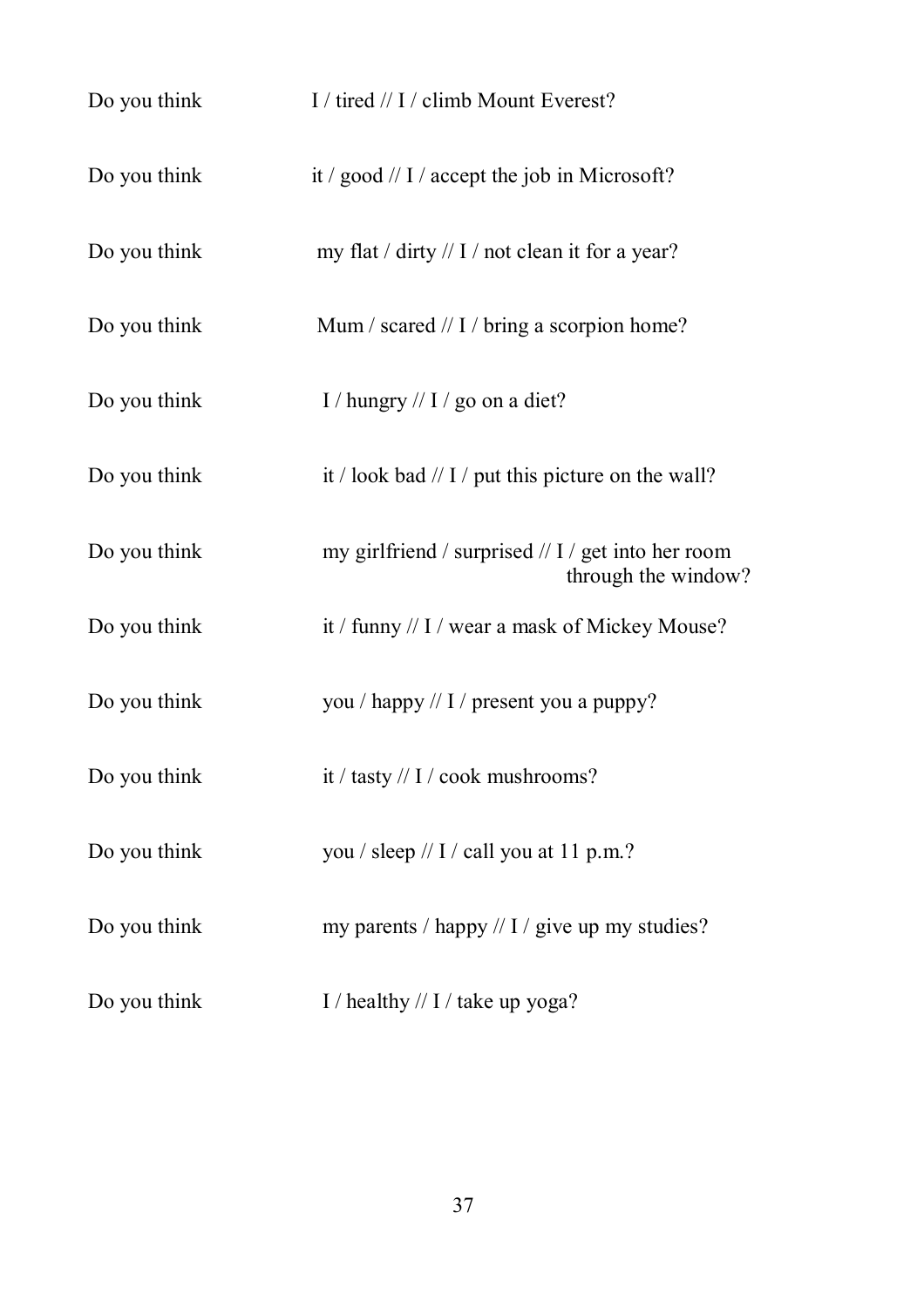### IMAGINARY SITUATIONS

This is a set of questions for pair work or whole class discussion. Students are supposed to say "No" to the most of them and imagine what they would do or what they would have done in each particular situation.

#### Model conversation:

- *Do you have a driving license?*
- *No, unfortunately, I don't. But if I had a driving license, I would buy a car.*

### OR

- *Do you have a driving license?*
- *No, I don't. But if I did, I would begin saving money to buy a car.*

The object of the activity is to build The Second and The Third Conditional Sentences. It is designed to provide students with sufficient amount of practice in using Conditionals in conversations.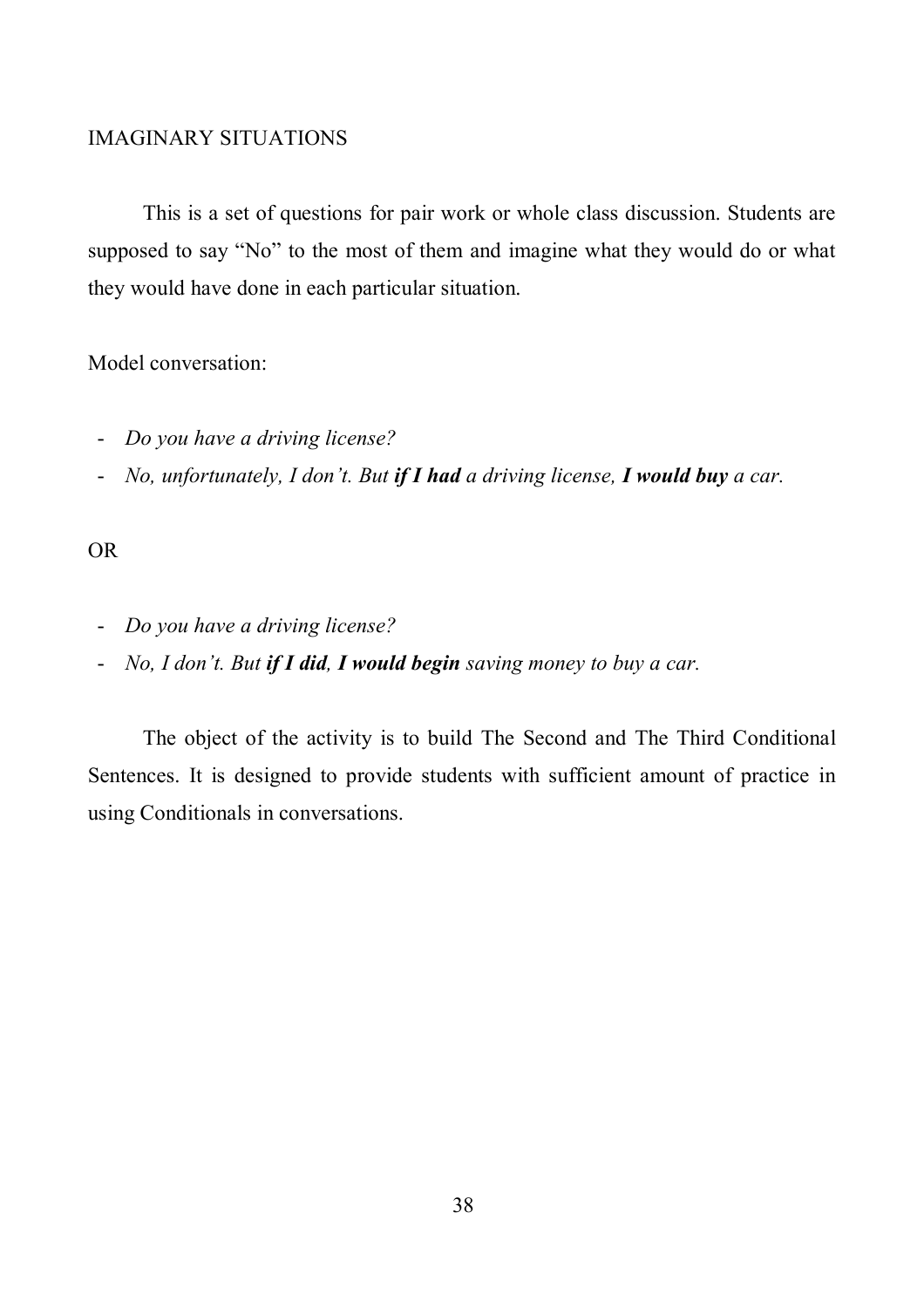# **Student A**

Can you run at 80 km/h? Can you calculate big numbers in your mind without writing or using a computer? Do you have many brothers and sisters? Do you know the President of Ukraine personally? Are you afraid of speaking in public? Are you completely satisfied with what you have in your life? Have you got a driving license? Do you know many foreign languages? Are you a good chess player? Do you know all people who live in your block of flats? Can you sing beautifully? Have you got a gift for haggling? Are you the cleverest person in your office? (or in your group)?

## **Student B**

Did you read a lot when you were a child? Did you play tennis a lot when you were younger? Have you ever smoked? Did your classmates give you funny nicknames? Have you saved any money recently? Did your parents criticize the way you dressed? Did your neighbours wake you up in the middle of the night? Have your friends ever made fool of you on the  $1<sup>st</sup>$  of April? Were you a very difficult teenager? Have you already spent all your money? Have you ever come across of something supernatural? Have all your dreams come true? Did anyone offer you an all-expenses-paid trip around the world?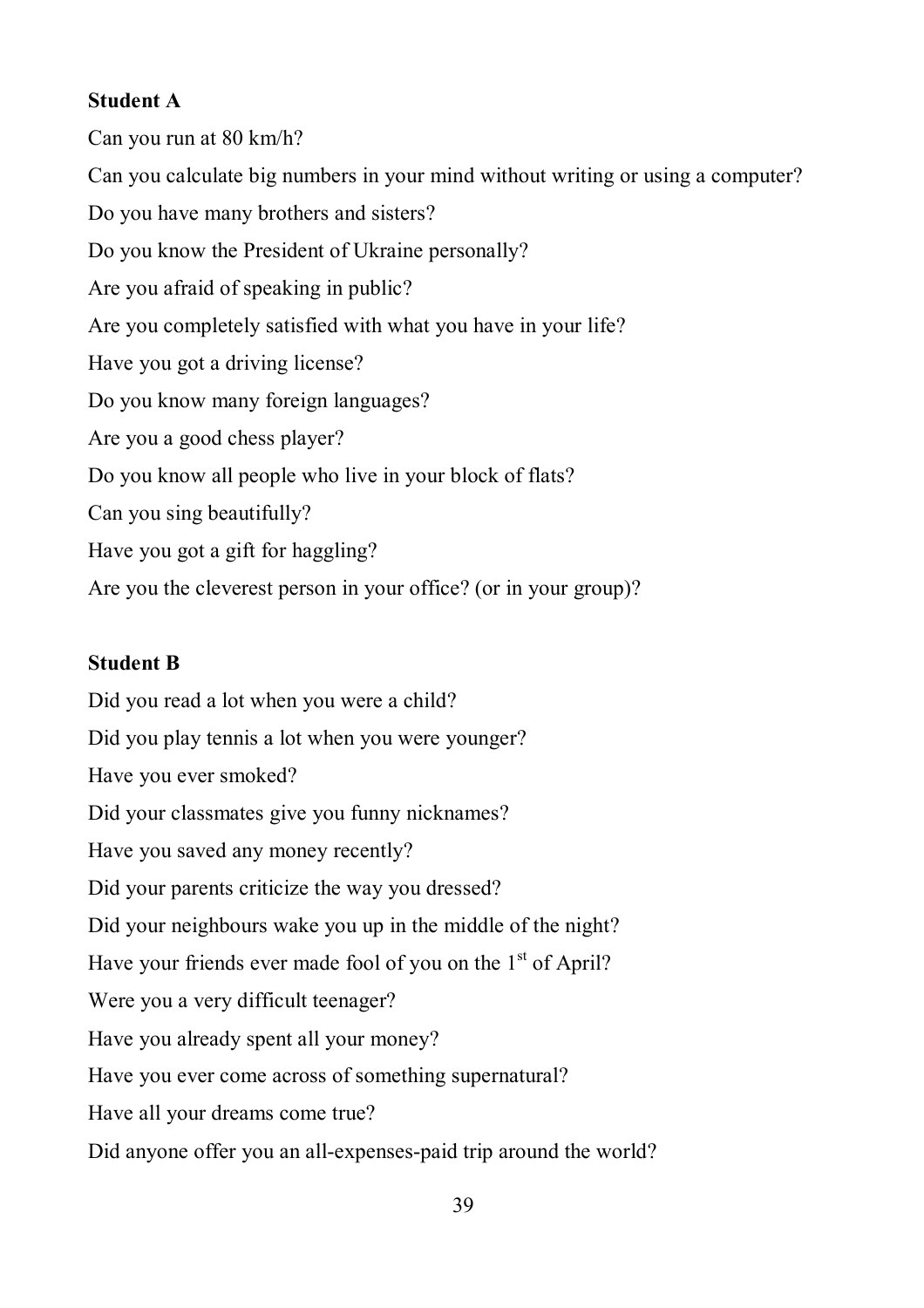#### GUESS MY ADVERB!

It's a pair work activity. A student, whose first sentence is gapped, starts. The object of this activity is to guess the missing adverb. A student can have two or three attempts, if he/she fails to guess the word, it's the partner's task to read out loud the whole sentence.

Model conversation:

- *Our team lost the match because they played so slowly.*
- *No, that's not right! Try again.*
- *Our team lost the match because they played so dangerously.*
- *Sorry, but you'll have to try again!*
- *OK. Our team lost the match because they played so badly.*
- *That's right.*

You may need preteach adverbs before you start the activity. Then you can play ouths and crosses (a crisscross game) in your group, divided into two teams.

| carefully | luckily       | badly       |
|-----------|---------------|-------------|
| slowly    | unfortunately | immediately |
| never     | hard          | patiently   |

To put their sign into a square a team should makeup an absolutely correct sentence with an adverb.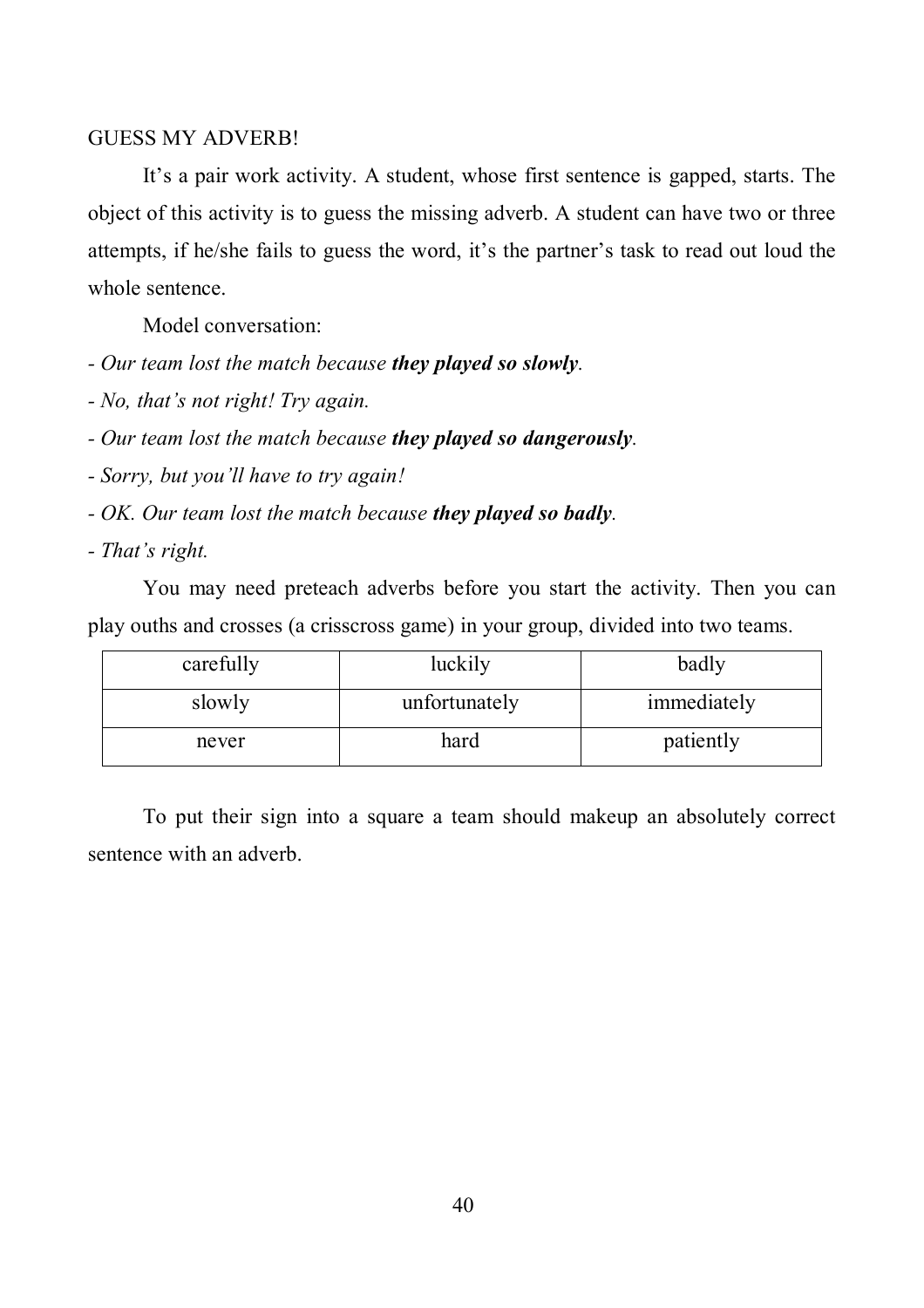# Student A

- 1. **Unfortunately**, I didn't pass my driving exam.
- 2. Could you speak more \_\_\_\_\_, please? I don't understand what you're saying.
- 3. I **never** eat meat. I'm a vegetarian.
- 4. The vet picked my dog \_\_\_\_\_\_ and put it on the table.
- 5. You room is a terrible mess. Go and tidy it **immediately**!
- 6. It was a bad accident, but luckily no one was \_\_\_\_\_ hurt.
- 7. Jake looks busy. He's working hard these days.
- 8. Our team lost the last match because they played really

# Student B

- 1. \_\_\_\_\_\_, I didn't pass my driving exam.
- 2. Could you speak more **slowly**, please? I don't understand what you're saying.
- 3. I **\_\_\_\_\_** eat meat. I'm a vegetarian.
- 4. The vet picked my dog **carefully** and put it on the table.
- 5. You room is a terrible mess. Go and tidy it **\_\_\_\_\_\_\_\_\_\_**!
- 6. It was a bad accident, but luckily no one was **seriously** hurt.
- 7. Jake looks busy. He's working these days.
- 8. Our team lost the last match because they played really **badly**.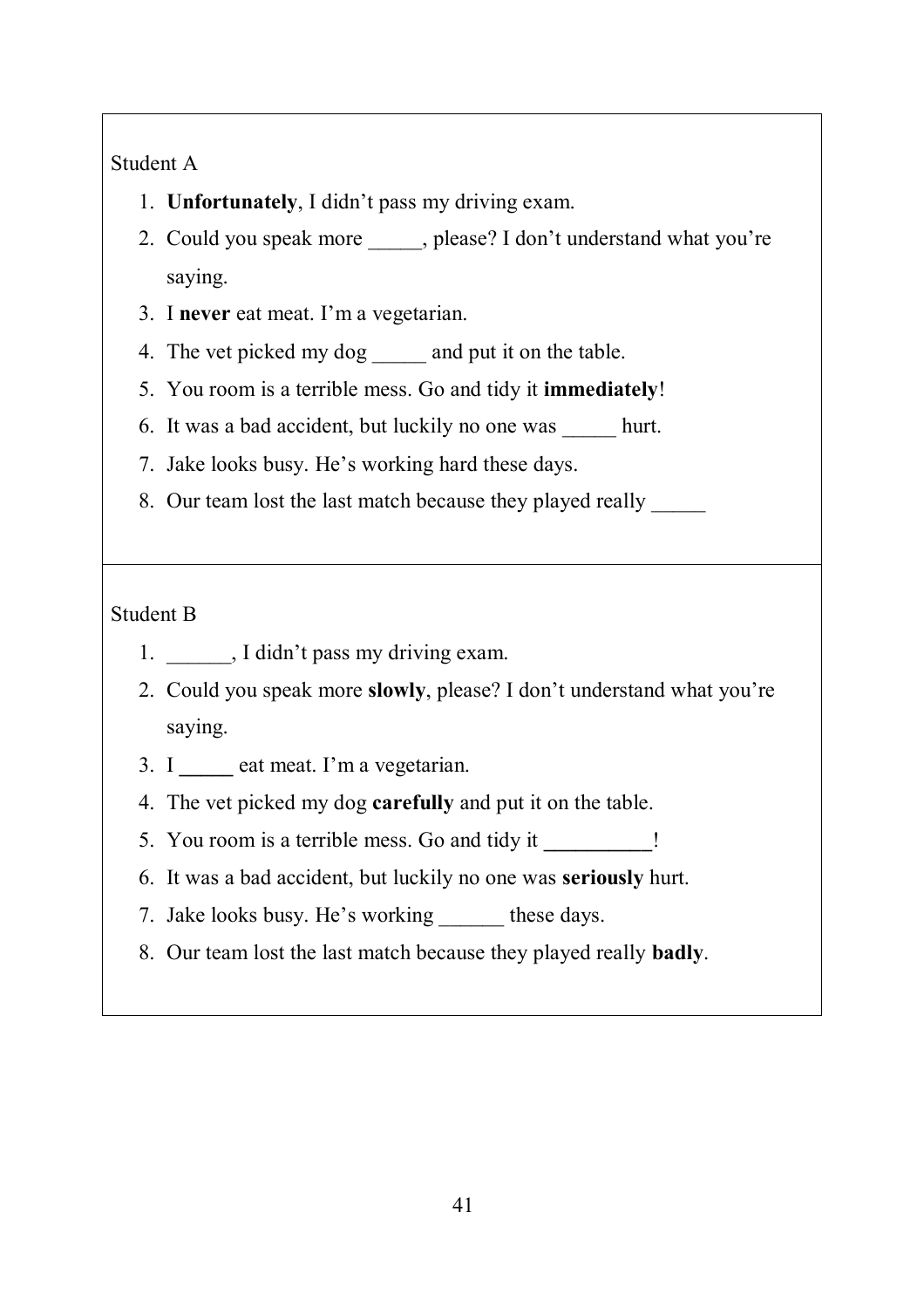# **References**

- 1. About Language: Tasks for Teachers of English / S. Thornbury. Harlow: Longman, 1997. – 186p.
- 2. Edge Julian. Essentials of English Language Teaching / Julian Edge. London: Longman, 1993. – 123 p.
- 3. How to Teach Grammar / S. Thornbury. Harlow: Longman, 1999. 189p.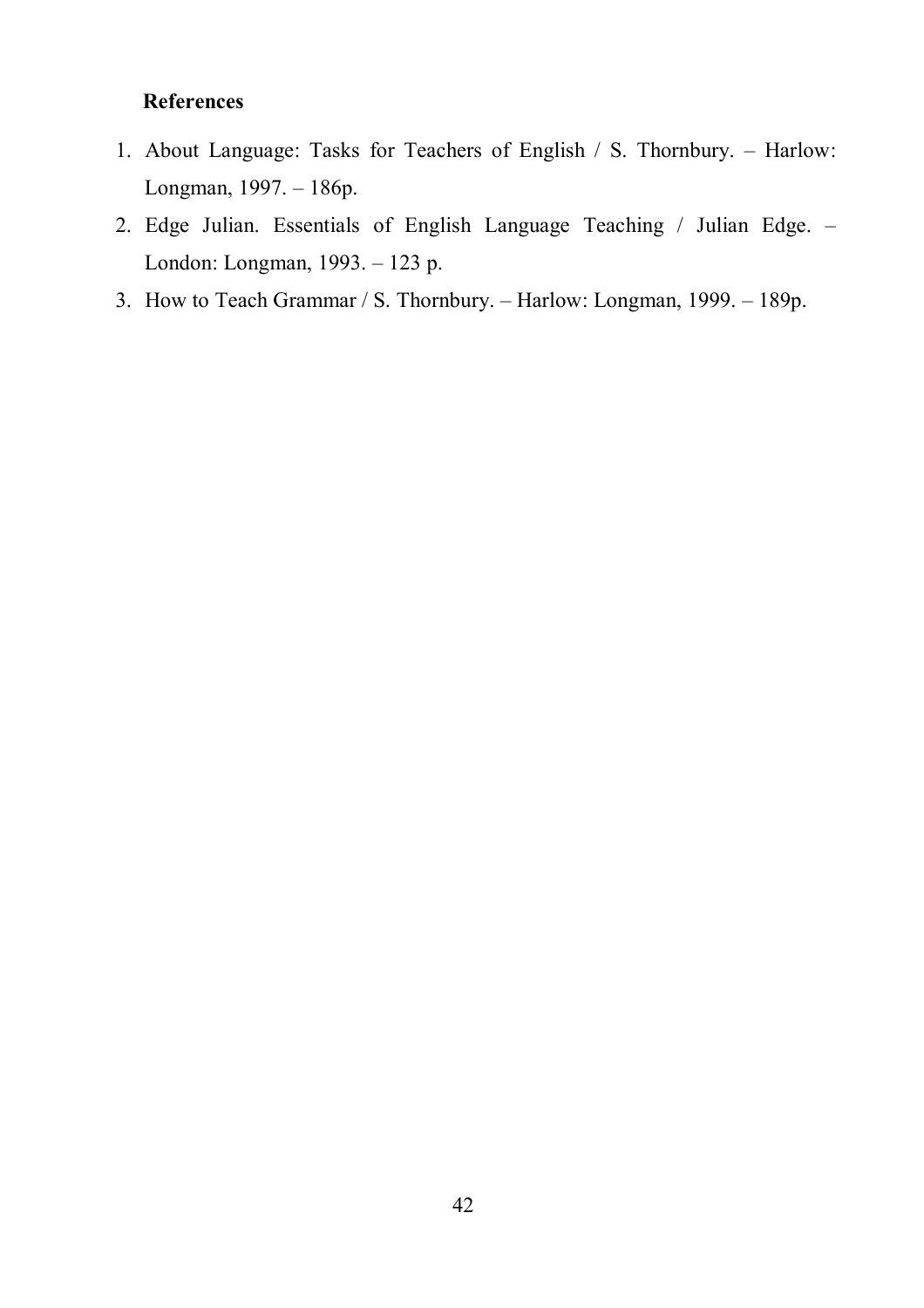# **CONTENTS**

| (grammar focus: The Present Simple)                                 |    |
|---------------------------------------------------------------------|----|
|                                                                     |    |
| (grammar focus: The Present Simple)                                 |    |
|                                                                     |    |
| (grammar focus: Relative Clauses)                                   |    |
|                                                                     |    |
| (grammar focus: The Past Simple)                                    |    |
|                                                                     |    |
|                                                                     |    |
|                                                                     |    |
|                                                                     |    |
| (grammar focus: The Past Simple)                                    |    |
|                                                                     |    |
| (grammar focus: The Present Perfect Continuous)                     |    |
|                                                                     |    |
| (grammar focus: The Present Perfect/The Present Perfect Continuous) |    |
|                                                                     |    |
| (grammar focus: The Present Perfect Continuous)                     |    |
|                                                                     |    |
| (grammar focus: The Passive)                                        |    |
|                                                                     |    |
| (grammar focus: The First Conditionals)                             |    |
|                                                                     |    |
| (grammar focus: The Second and The Third Conditionals)              |    |
|                                                                     | 40 |
| (grammar focus: adverbs, their role and place un the sentence)      |    |